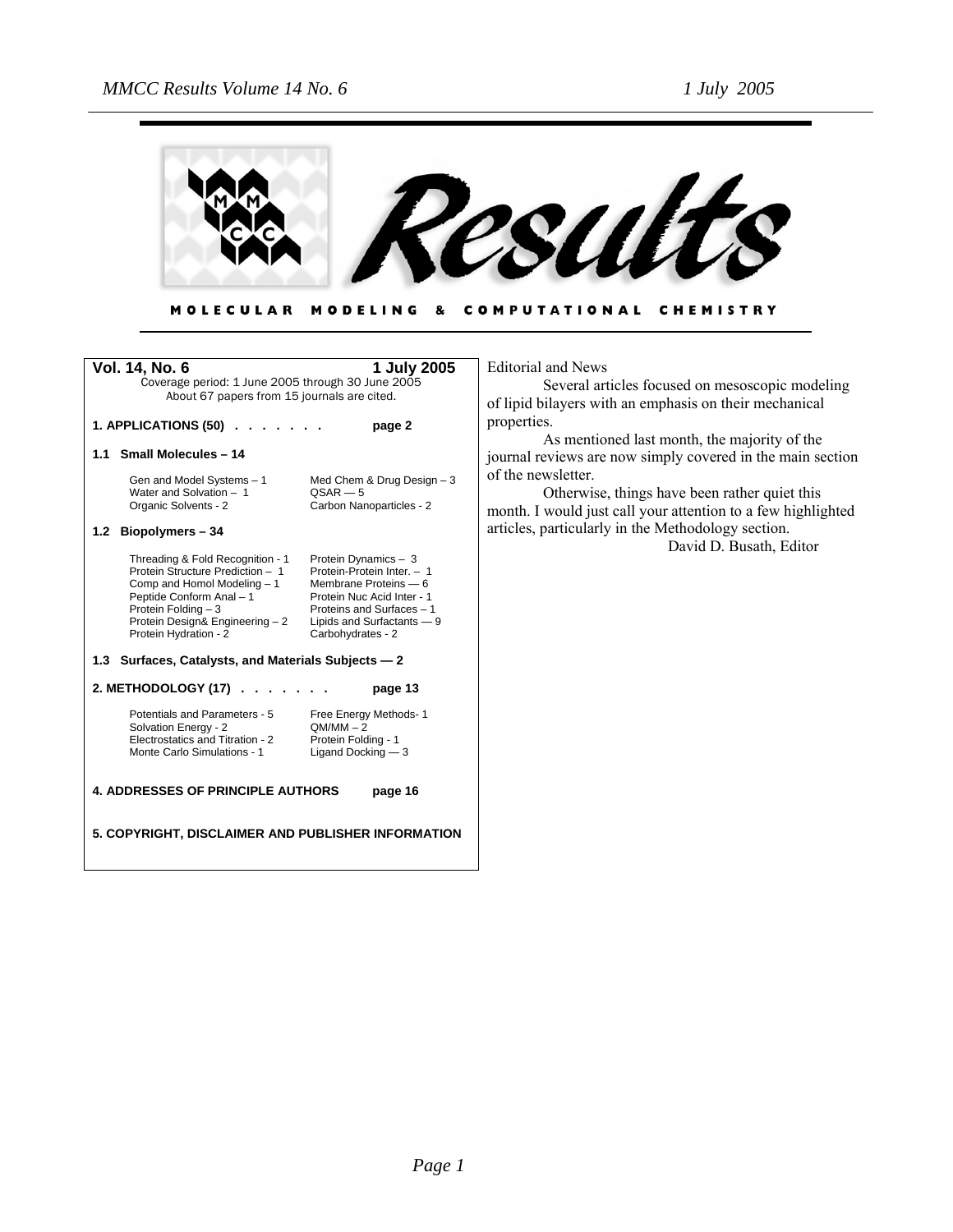None of the rigid water models predict ice phase coexistence curves accurately, though TIP4P is the closest. After TIP4P is tuned to give accurate melting of hexagonal phase ice at 1 bar (272.2 K), it gave better coexistence curves for the other types of ice and for ice

Neglect of polarizability and flexibility in water molecules has little effect if average values are used that are appropriate for the phase under consideration. An approach is developed to adapt the averages for conditions, which should allow a unified simplified

# **1. APPLICATIONS**

### 1.1. *Small Molecules*

# **General and Model Systems**

#### **A potential model for the study of ices and amorphous water: TIP4P/Ice.**

J. L. F. Abascal\* [U Complutense], E. Sanz, R. García Fernández, and C. Vega.

*J. Chem. Phys.* **122**, 23451101-23451109 (2005)

# **Water and Solvation**

density.

model.

#### **Water models based on a single potential energy surface and different molecular degrees of freedom.**

H. Saint-Martin\* [U Nac Autónoma de México], J. Hernández-Cobos, and I. Ortega-Blake

*J. Chem. Phys.* **122**, 22450901- 22450912 (2005)

# **Organic Solvents**

#### **Investigation of benzene-hexafluorobenzene dynamics in liquid binary mixtures.**

M.D. Elola\* [Colorado State U] and B.M. Ladanyi

*J. Chem. Phys.* **122**, 22450801-22450815 (2005)

#### **Hydrogen bonding in ethanol under shear.**

J. Petravic\* [Australian Natl U] and J. Delhommelle

*J. Chem. Phys.* **122**, 23450901-23450905 (2005)

**Editor Emeritus: Bruce Gelin, Ph.D.**  *Dr. Gelin was founder of MMCC Results and edited volumes 1-6.*

**MMCC Results**  David Busath, Ed. 706 Sunny Lane Orem, UT 84058 Tel. (801) 422-8753 Fax (801) 422-0700 e-mail: *mmcc@itsnet.com David Busath, M.D., Professor, Dept. of Physiology and Dev. Biol. Brigham Young Univ., Provo, UT MMCC Results* (ISSN 1061-6381) is published ten times per year at the beginning of each month except January and August by the independent business, MMCC Results. Mention of software hardware, or other products is for informational purposes only and does not constitute an endorsement or recommendation by MMCC Results nor by the authors of the paper cited. All product names are the trademarks or registered symbols of their respective holders. Marginal symbols indicate that the authors acknowledged the use of a software package from a commercial sourse. **A** refers to Accelrys Inc. and **T** to Tripos Inc. Other companies are denoted by their name in a box. Papers of special interest are marked by an exclamation point. Copyright © 2005 MMCC Results *Associate Editor: Thomas Cheatham Univ. of Utah, Salt Lake City, UT Assistant Editors: Alan C. Cheng Pfizer Global R&D, Cambridge, MA Anston Feenstra Vrije Univ., Amsterdam, Netherlands R. Nageswara Ramireddy Genomik Design Pharmaceuticals Pvt. Ltd. Hyderabad, India*

After softening the Lorentz–Berthelot combining rules by 50% for H-F interactions (to avoid overestimating the energy of mixing), the autocorrelation functions indicate face-to-face dimers of benzene and hexafluorobenzene.

Sheer thinning occurs when there is hydrogen bond allignment with the direction of sheer forces, although hydrogen bond breakage is induced at low sheer rates.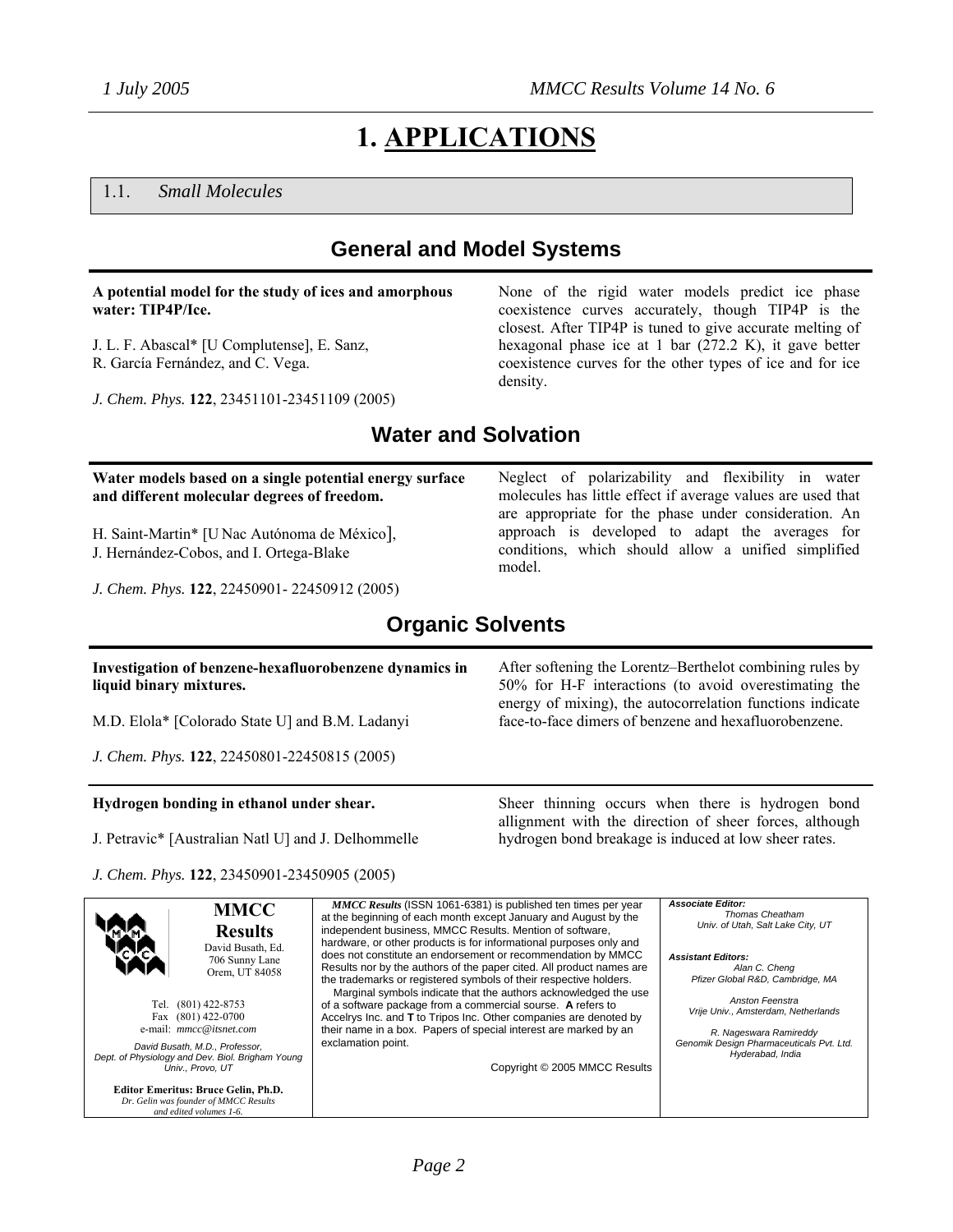## **Medicinal Chemistry and Drug Design**

| Structure-based design of novel Chk1 inhibitors: Insights<br>into hydrogen bonding and protein-ligand affinity.<br>N. Foloppe* [Vernalis], L.M. Fisher, R. Howes, P. Kierstan,<br>A. Potter, A.G.S. Robertson, and A.E. Surgenor<br>J. Med. Chem. 48, 4332-4345 (2005)                                | compound docking binding modes are<br>Modeled<br>compared to the subsequently obtained co-crystal<br>structures. Analysis of two of the Chk1 inhibitors finds<br>that the hydrogen bond contributes less than 1.4 kcal/mol<br>to binding. |
|-------------------------------------------------------------------------------------------------------------------------------------------------------------------------------------------------------------------------------------------------------------------------------------------------------|-------------------------------------------------------------------------------------------------------------------------------------------------------------------------------------------------------------------------------------------|
| Modeling of purine derivatives transport across cell<br>membranes based on their partition coefficient<br>determination and quantum chemical calculations.<br>M. Hoffmann* [A Mickiewicz U], M. Chrzanowska*<br>[A Mickiewicz U], T. Hermann, and J. Rychlewski<br>J. Med. Chem. 48, 4482-4486 (2005) | Quantum chemical calculations using a solvent model<br>predicts that MAZA and AZA have similar electrostatic<br>potential surfaces, but MAZA is predicted to have better<br>passive permeability, and thus better biological efficacy.    |
| Novel matrix metalloproteinase inhibitors: Generation of<br>lead compounds by the in silico fragment-based approach.<br>K. Takahashi, M. Ikura, H. Habashita, M. Nishizaki,                                                                                                                           | LUDI is used to identify the small fragment interacting<br>with residues in the S1' pocket of MMP-1 through<br>hydrogen bonds. Acetyl-L-alanyl-(N-methyl)<br>amide was selected to link with another fragment,                            |

T. Sugiura, S. Yamamoto, S. Nakatani\* [Minase Res Inst], K. Ogawa, H. Ohno, H. Nakai and M. Toda

*Bioorg. Med. Chem*. **13**, 4527-4543 (2005)

hydroxamic acid that interacted with catalytic zinc. This approach is used to discover the L-glutamic acid derivative to be a new type of matrix metalloproteinase inhibitor.

# **Quantitative Structure-Activity Relations**

#### **3D-QSAR study of bis-azaaromatic quaternary ammonium analogs at the blood-brain barrier choline transporter.**

W.J. Geldenhuys, P.R. Lockman, T.H. Nguyen, C.J. Van der Schyf, P.A. Crooks, L.P. Dwoskin and D.D. Allen\* [Texas Tech. Univ. Health Sci. Cent.]

*Bioorg. Med. Chem*. **13**, 4253-4261 (2005)

**Theoretical quantitative structure-activity relationships of flavone ligands interacting with cytochrome P450 1A1 and 1A2 isozymes.** 

F. Iori, R. da Fonseca, M. João Ramos and M.C. Menziani\*[U degli Stu. di Modena e Reggio Emilia]

*Bioorg. Med. Chem*. **13**, 4366-4374 (2005)

CoMFA and CoMSIA techniques are used to build the 3D-QSAR models for five bis-azaaromatic quaternary ammonium compounds for their affinity for the choline binding site on the blood-brain barrier (BBB)-choline transporter. The best-validated  $q^2$  of CoMFA is 0.536 and  $r^2$  is 0.818. CoMSIA hydrophobic cross-validated  $q^2$  is 0.506 and  $r^2$  is 0.804. This model is able to predict BBBcholine transporter affinity of hemicholinium-3.

QM calculations are used to obtain theoretical descriptors on isolated ligands in different media. MD simulations of ligand-enzyme complexes are used to obtain a quantitative rationalization of the inhibition of CYP1A2 and CYP1A2 by three series of flavonoids. QSAR studies are used to obtain predictive models through onedescriptor and mechanistic explanations are obtained for recognition and selectivity.

**A**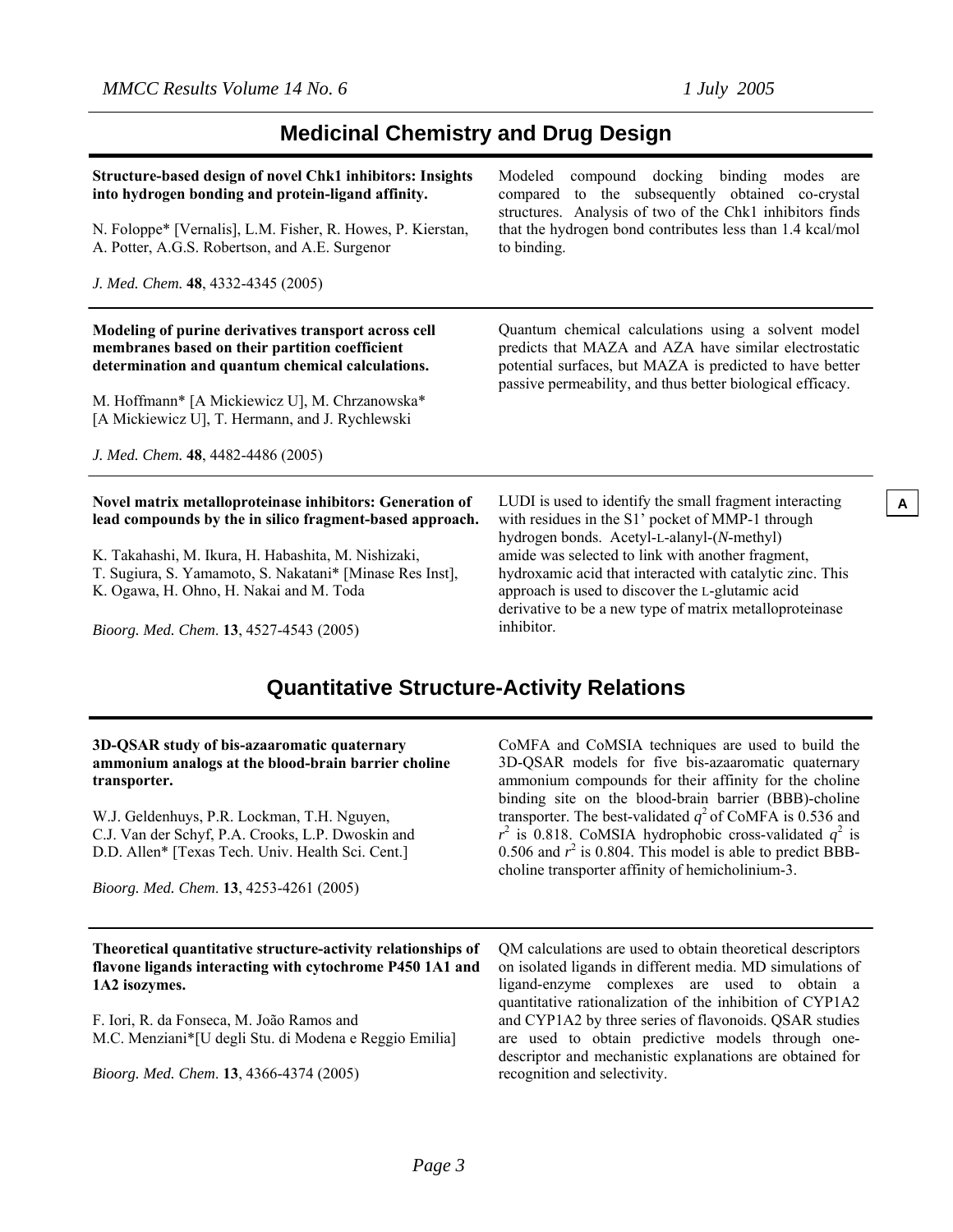**A**

| Design and biological evaluation of phenyl-substituted<br>analogs of $\beta$ -phenylethylidenehydrazine.<br>B. Sowa, G. Rauw, A. Davood, A. Fassihi, E.E. Knaus and<br>G.B. Baker* [Univ. of Alberta]<br>Bioorg. Med. Chem. 13, 4389-4395 (2005)                             | A group of β-Phenylethylidenehydrazine analogs, with<br>Me, OMe, Cl, F, and $CF_3$ substituents at the 2-, 3-, and 4 -<br>positions of the phenyl ring are evaluated as inhibitors of<br>GABA-T. Preliminary in vitro screening for GABA-T<br>inhibition showed that all the analogs possessed activity<br>against this enzyme, although substitution of $CF_3$ at the 2-<br>and 4-positions caused reduced activity. 4-fluoro-ß-<br>phenylethylidenehydrazine inhibited GABA-T in further<br>ex vivo investigation, elevate brain levels of GABA, and<br>decrease levels of glutamine, similar to the profile<br>observed previously for PEH. |
|------------------------------------------------------------------------------------------------------------------------------------------------------------------------------------------------------------------------------------------------------------------------------|------------------------------------------------------------------------------------------------------------------------------------------------------------------------------------------------------------------------------------------------------------------------------------------------------------------------------------------------------------------------------------------------------------------------------------------------------------------------------------------------------------------------------------------------------------------------------------------------------------------------------------------------|
| Ligand-based assessment of factor Xa binding site<br>flexibility via elaborate pharmacophore exploration and<br>genetic algorithm-based QSAR modeling.<br>M.O. Taha* [Univ. of Jordan], A.M. Qandil, D.D. Zaki and<br>M.A. AlDamen<br>Euro. J. Med. Chem. 40, 701-727 (2005) | Four training subsets of wide structural diversity were<br>selected from a total of 199 direct fXa inhibitors and<br>CATALYST® is used to generate different fXa<br>pharmacophoric hypotheses. In the first stage, high<br>quality binding models were identified. In the second<br>stage, the models were refined by applying variable-<br>feature weight analysis to assess the relative significance<br>of their features in the ligand-target affinity. The binding<br>models were validated according to their coverage and<br>predictive potential as 3D-QSAR models.                                                                    |
| Assessing the reliability of a QSAR model's predictions.<br>Linnan He and Peter C. Jurs* [The Pennsylvania State Univ.]<br>J.Mol.Graph.Mod. 23, 503-523 (2005)                                                                                                               | Hierarchical clustering was developed and tested using a<br>test dataset containing 322 organic compounds with<br>fathead minnow acute aquatic toxicity as the activity of<br>interest. This approach is to determine the relationship<br>between the similarity of query compounds to the training<br>set compounds of the QSAR model and the prediction<br>accuracy given by that model. This relationship<br>determination was achieved by comparing the results<br>given by the two major components of the approach:<br>objects clustering, and activity prediction.                                                                      |

### Quantitative Structure-Activity Relationships (cont'd)

# **Carbon Nanoparticles**

**Molecular-dynamics studies of bending mechanical properties of empty and C60-filled carbon nanotubes under nanoindentation.** Y.-R. Jeng\* [Natl Chung Cheng U], P.-C. Tsai, and T.-H. Fang *J. Chem. Phys.* **122**, 22471301-22471308 (2005) The strength of carbon nanotubes against indentation by an AFM probe was assessed with MD simulations. Bending strength is constant up to a 2.4-nm diameter, and then drops. Heat weakens the tubes. Filling with  $C_{60}$ strengthens the tubes at low temperature, but weakens at high temperature. **Self diffusion of argon in flexible, single wall, carbon nanotubes.** A. Marmier\*[U Bath], H. Spohr, D.J. Cooke, S. Kerisit, J.P. Brodholt , P.B. Wilson , and S.C. Parker *Mol. Sim.* **31**, 385-389 (2005) Equilibrium molecular dynamics is used to calculate selfdiffusivities of argon atoms diffusing through single wall carbon nanotubes. The effect of the rigidity/flexibility of the tube on the diffusivity is considered. The helicity and flexibility of the tubes have almost no noticeable influences. The size of the pore had a small effect, but the diffusivity depended essentially on the fluid loading.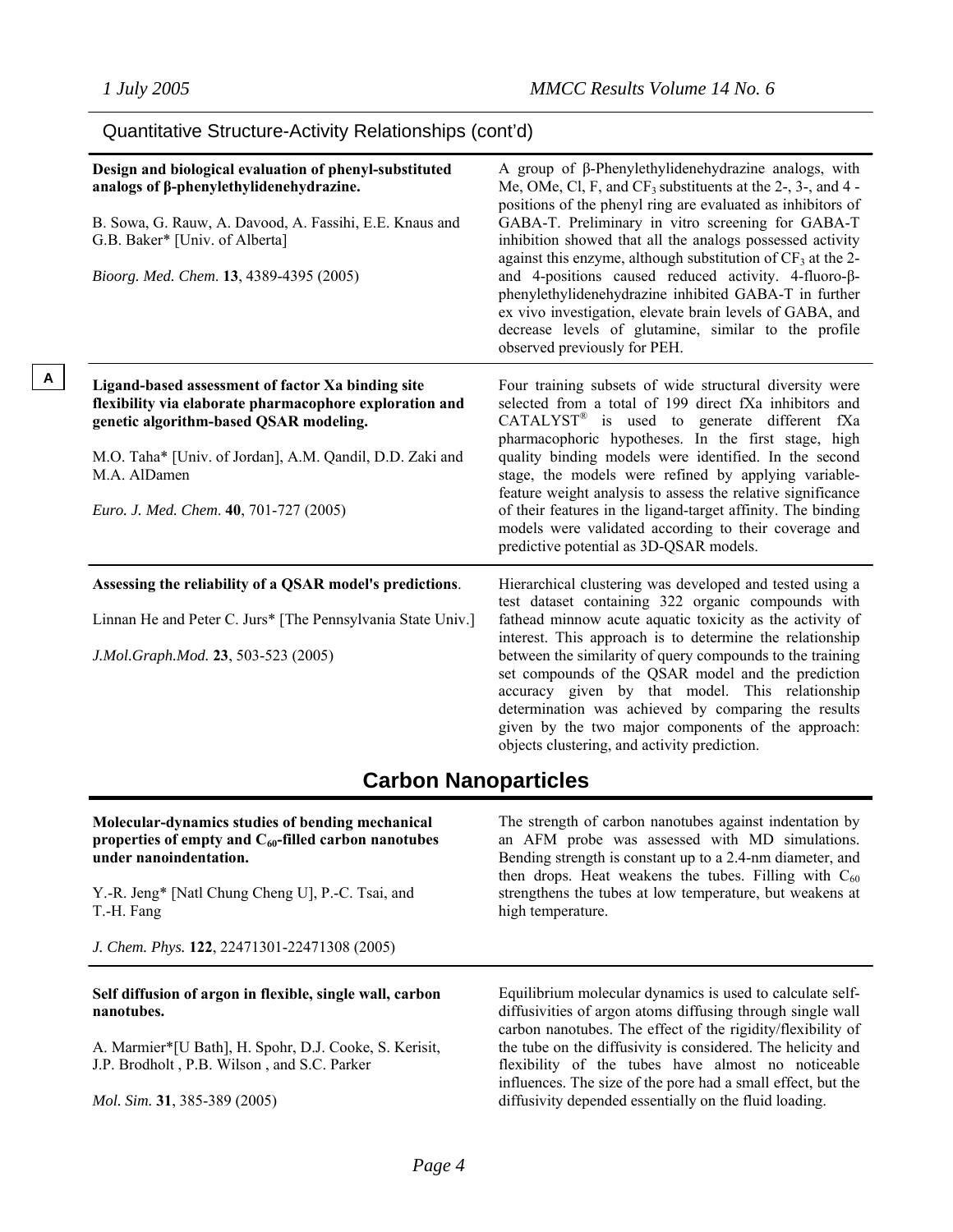1.2. *Biopolymers* 

# **Threading and Fold Recognition**

**SCUD: Fast structure clustering of decoys using reference state to remove overall rotation.** 

H. Li and Y. Zhou\* [State U New York Buffalo]

*J. Comp. Chem.* **26,**1189-1192 (2005)

Clustering by RMSD from reference (rather than pairwise) enhances compute efficiency 9 fold with similar results, as shown by a study of 41 proteins with 2,000 decoys each. Structure ClUstering of Decoys, with an automatic cutoff value, is available at http://theory.med.buffalo.edu.

## **Protein Structure Prediction**

**Towards protein folding with evolutionary techniques.** 

F. Koskowski\* [Christian-Albrechts-U] and B. Hartke

*J. Comp. Chem.* **26,**1169-1179 (2005)

An evolutionary secondary structure construction algorithm is successful at *ab initio* prediction (to the extent that the force field is adequate).

# **Comparative or Homology Modeling**

**Understanding human 15-hydroxyprostaglandin**  dehydrogenase binding with NAD<sup>+</sup> and PGE<sub>2</sub> by **homology modeling, docking and molecular dynamics simulation.** 

A. Hamza, H. Cho, H.-Hsiung Tai\* [U Kentucky], and C.-Guo Zhan

*Bioorg. Med. Chem*. **13**, 4544 -4551 (2005)

Homology modeling, molecular docking, and MD simulations are used to determine human 15 hydroxyprostaglandin dehydrogenase (15-PGDH) binding with its NAD<sup>+</sup> cofactor and prostaglandin E2  $(PGE<sub>2</sub>)$  substrate. The computational studies lead to a 3-D model of the entire  $15$ -PGDH-NAD<sup>+</sup>-PGE<sub>2</sub> complex, explained the binding of  $PGE_2$  with 15-PGDH for the first time. The proposed 3D model of the 15-PGDH-NAD+-PGE2 complex is useful for future rational design of novel inhibitors of 15-PGDH.

# **Peptide Conformational Analysis**

#### **Structure and stability of β-pleated sheets.**

A. Perczel\* [Eötvös U], Z. Gáspári, and I.G. Csizmadia

*J. Comp. Chem.* **26,**1155-1168 (2005)

*Ab initio* calculations show that 1) the 14-atom Hbond ring is more stable than the 10-atom ring in antiparallel sheets; 2) antiparallel is more stable than parallel; and 3) sheets are more stable than hairpins.

# **Protein Folding**

#### **Combinatorial pattern discovery approach for the folding trajectory analysis of a β-hairpin.**

L. Parida [IBM] and R. Zhou [IBM]

*PloS Comp. Biol.* **1**, 32-40 (2005)

An algorithm for analyzing a protein folding trajectory reproduces previous results and predicts a new critical folding transition for a β-hairpin.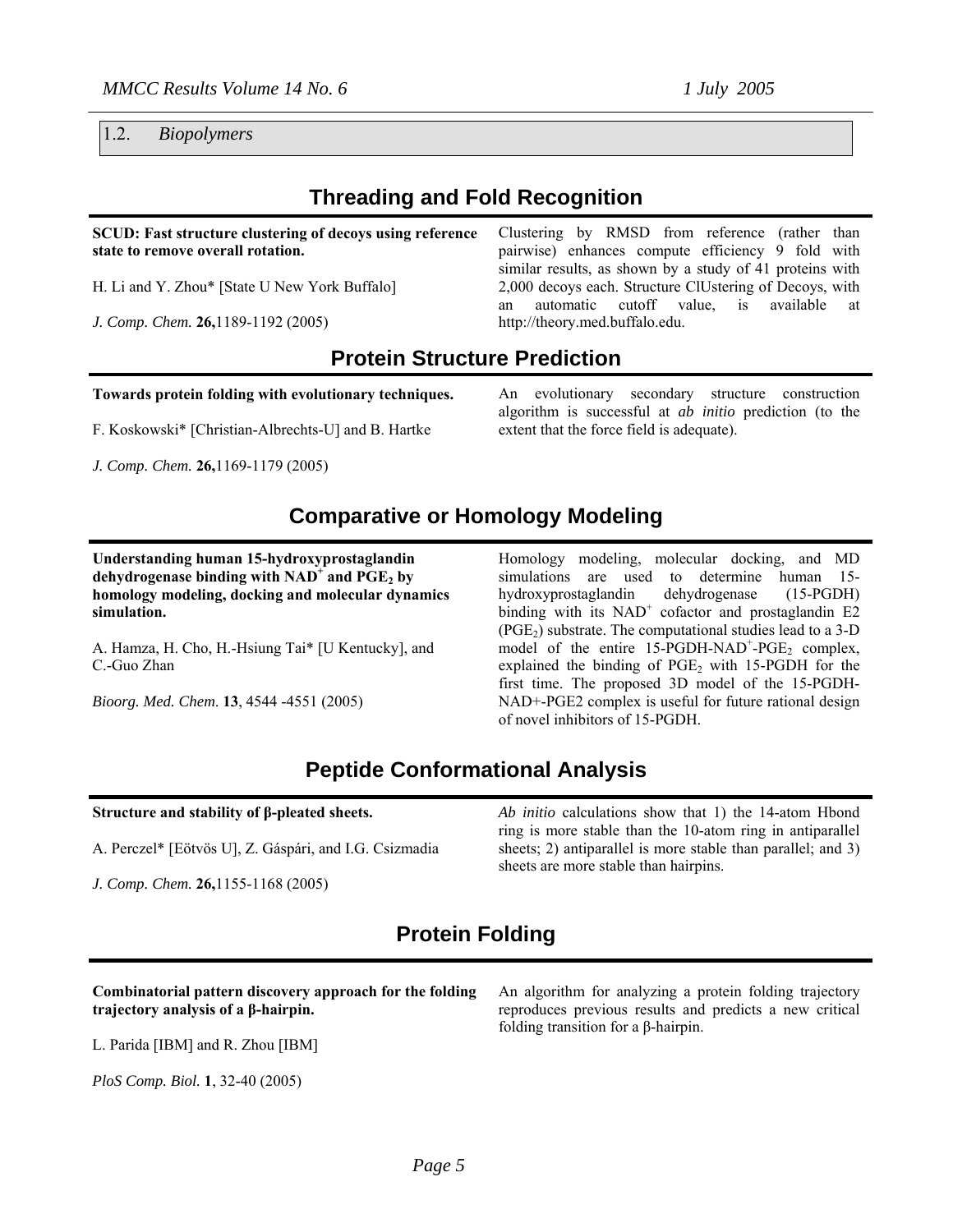### Protein Folding (cont'd)

**Simulation and experiment conspire to reveal cryptic intermediates and a slide from the nucleationcondensation to framework mechanism of folding.**

G.W.N. White, S. Gianni, J.G. Grossmann, P. Jemth, A.R. Fersht\* [MRC], and V. Daggett\* [U Washington]

*J. Mol. Biol.* **349**, 757-775 (2005)

#### **Theoretical model of prion propagation: A misfolded protein induces misfolding.**

E. Maiolepsza\* [Warsaw U], M. Boniecki, A. Kolinski and Lucjan Piela

*PNAS* **102,** 7835-7840 (2005)

MD simulations of protein folding is coupled with protein engineering experiments to elucidate the folding pathway of c-Myb as utilizing a mixed folding mechanism involving both classical framework and nucleationcondensation mechanisms.

A theoretical model of the molecular mechanism of conformational disease is proposed, in which a metastable (or misfolded) form of a protein induces a similar misfolding of another protein molecule. A number of amino acid sequences composed of 32 aa are designed that fold rapidly into a well-defined native-like α-helical conformation. Simulations were done by using a reduced protein model and the replica exchange Monte Carlo sampling procedure.

## **Protein Design and Engineering**

#### **Adaptation of a fast Fourier transform-based docking algorithm for protein design.**

P.-S. Huang\* [Calif Inst Tech], J.J. Love, and S.L. Mayo

*J. Comp. Chem.* **26,**1222-1232 (2005)

Homodimer interfaces with C2 symmetry can be designed with up to 70% success rate using an FFT-based hydrophobicity analysis of the putative interdimer surface.

#### **Hydroxyl groups in the ββ sandwich of metallo-βlactamases favor enzyme activity: A computational protein design study.**

P. Oelschlaeger and S.L. Mayo\* [Caltech]

*J. Mol. Biol.* **349**, 395-401 (2005)

Protein design calculations successfully find mutants of IMP-1 that experimentally show improved catalytic efficiency toward a range of substrates. This is particularly interesting since *in vitro* evolution did not find mutants with improved enzymatic activity towards one of the substrates, IMP.

the water are the origin of the peak.

# **Protein Hydration**

#### **Protein boson peak originated from hydration-related multiple minima energy landscape.** Y. Joti, A. Kitai\* [U Tokyo], and N. Go *J. Amer. Chem. Soc.* **127**, 8705-8709 (2005) MD simulations on lysozyme as a function of temperature and using methods ranging from in-vacuo, to generalized Born to explicit solvent simulation aim to explain the boson peak. The results, which only show a boson peak in simulations under 200K when explicit solvent is applied, suggest that extra local minima due to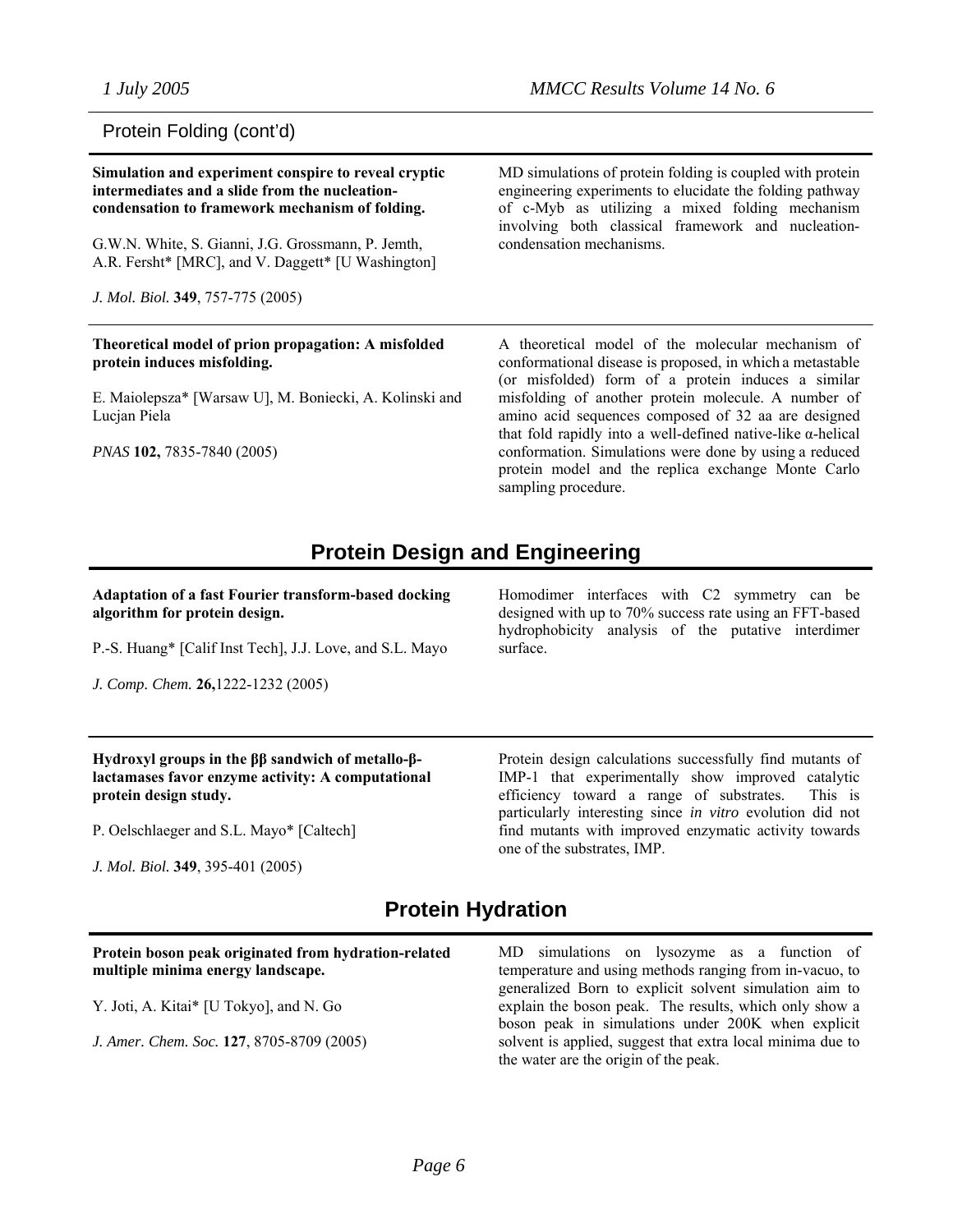#### Protein Folding (cont'd)

**Molecular dynamics simulations for selection of kinetic hydrate inhibitors.**  B. Kvamme\* [U Bergen], T. Kuznetsova, and K. Aasoldsen. *J. Mol. Graph. Mod.* **23**, 524-536 (2005)

MD simulations are used to test several kinetic inhibitors in a multiphase water-hydrate system with rigid hydrate interface. PVCap outperforms PVP as a kinetic hydrate inhibitor, as supported by experimental data. Numerical experiments are done as a valuable tool for selecting kinetic inhibitors as well as to provide insight into the mechanisms of kinetic inhibition and hydrate melting and reformation.

## **Protein Dynamics**

| Coupling between lysozyme and glycerol dynamics:<br>Microscopic insights from molecular-dynamics<br>simulations.<br>T.E. Dirama, G.A. Carri, and A.P. Sokolov<br>J. Chem. Phys. 122, 24491001-24491010 (2005) | dynamical effects of glycerol, a<br>The<br>common<br>thermoprotectant, on lysosyme include<br>increased<br>effective viscosity near the protein and coupling through<br>hydrogen bond networks. The surface residues are more<br>coupled to solvent motions than interior residues. |  |
|---------------------------------------------------------------------------------------------------------------------------------------------------------------------------------------------------------------|-------------------------------------------------------------------------------------------------------------------------------------------------------------------------------------------------------------------------------------------------------------------------------------|--|
| Simulation studies of amide I IR absorption and two-<br>dimensional IR spectra of $\beta$ -hairpins in liquid water.                                                                                          | MD simulation and experiment are performed to give<br>insight into amide vibrations.                                                                                                                                                                                                |  |
| S. Hahn, S. Ham, and M. Cho* [Korea U]                                                                                                                                                                        |                                                                                                                                                                                                                                                                                     |  |
| J. Phys. Chem. B 109, 11789-11801 (2005)                                                                                                                                                                      |                                                                                                                                                                                                                                                                                     |  |
| Langevin model of the temperature and hydration<br>dependence of protein vibrational dynamics.                                                                                                                | MD simulations on myoglobin are analyzed using a<br>Langevin model of the vibrational dynamics and<br>compared to standard harmonic normal mode analysis.                                                                                                                           |  |
| K. Moritsugu and J. C. Smith* [U Heidelberg]                                                                                                                                                                  |                                                                                                                                                                                                                                                                                     |  |
| J. Phys. Chem. B 109, 12182-12194 (2005)                                                                                                                                                                      |                                                                                                                                                                                                                                                                                     |  |
| <b>Ligand Binding</b>                                                                                                                                                                                         |                                                                                                                                                                                                                                                                                     |  |
| Absolute free energies of binding of peptide analogs to the<br>HIV-1 protease from molecular dynamics simulations.                                                                                            | Peptide binding to HIV-1 protease was predicted<br>accurately with MD using PBSA salvation. To get<br>outfigure of finity it is necessary to use $9 \text{ mol}^{-1}$ $V^{-1}$ $\lambda^{-2}$                                                                                       |  |

C. Bartels\* [Novartis], A. Widmer, and C. Ehrhardt

*J. Comp. Chem.* **26,**1294-1305 (2005)

sufficient affinity, it is necessary to use 8 mol<sup>-1</sup> K<sup>-1</sup>  $\tilde{A}$ <sup>-2</sup> for the surface tension parameter.

#### **Validation and use of the MM-PBSA approach for drug discovery.**

B. Kuhn\* [Roche], P. Gerber, T. Schulz-Gasch, and M. Stahl

*J. Med. Chem.* **48**, 4040-4048 (2005)

Applying MM/PBSA to a set of protein-ligand complexes using a single minimized conformation appears to perform as well, and sometimes better, than MM/PBSA using a MD ensemble. Also, binders that differ by 2-3 orders of magnitude in IC50 are found to be distinguishable by MM/PBSA.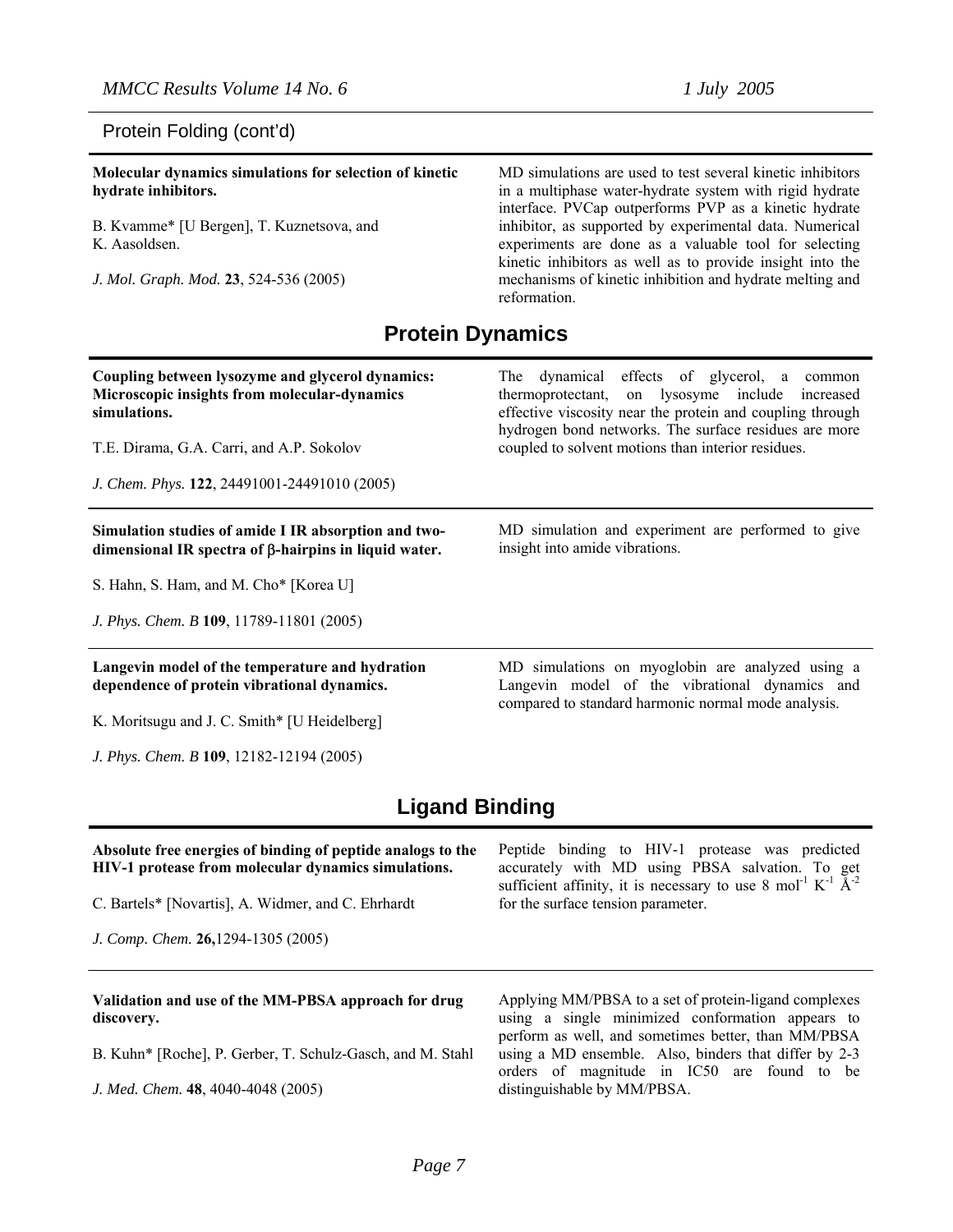**A**

| Ligand Binding (cont'd) |  |  |
|-------------------------|--|--|
|-------------------------|--|--|

|   | The PDBbind database: Methodologies and updates.<br>R. Wang, X. Fang, Y. Lu, C-Y Yang, and S. Wang*<br>[U Michigan]<br>J. Med. Chem. 48, 4111-4119 (2005)                                                                                                                          | An update to PDBbind includes 1622 protein-ligand<br>complexes with annotated affinities, and a 900 complex<br>subset that is useful for docking studies.                                                                                                                                                                                                                              |
|---|------------------------------------------------------------------------------------------------------------------------------------------------------------------------------------------------------------------------------------------------------------------------------------|----------------------------------------------------------------------------------------------------------------------------------------------------------------------------------------------------------------------------------------------------------------------------------------------------------------------------------------------------------------------------------------|
|   | Rapid computational identification of the targets of<br>protein kinase inhibitors.<br>W.M. Rockey and A.H. Elcock* [U Iowa]<br>J. Med. Chem. 48, 4138-4152 (2005)                                                                                                                  | A method that uses a simple empirical energy function<br>and explicit sampling of side chain rotamers is fast.<br>Application to a full matrix of seven compounds against<br>20 kinases suggests that the method can approximately<br>discriminate many targets that the compounds potently<br>inhibit.                                                                                |
| A | Unveiling the full potential of flexible receptor docking<br>using multiple crystallographic structures.<br>X. Barril* [Vernalis] and S.D. Morley<br>J. Med. Chem. 48, 4432-4443 (2005)                                                                                            | A study of docking to 34 CDK2 and 57 HSP90 receptor<br>crystal structures finds that flexible receptor docking<br>yields binding mode predictions on par with native<br>receptor docking, and thus can be useful in predicting<br>binding modes. For binding energy and enrichment<br>applications, however, using multiple receptor structures<br>results in worse results.           |
|   | The role of the peripheral anionic site and cation- $\pi$<br>interactions in the ligand penetration of the human AChE<br>gorge.<br>D. Branduardi, F. L. Gervasio* [ETH], A. Cavalli* [U<br>Bologna], M. Recanatini, and M. Parrinello<br>J. Amer. Chem. Soc. 127, 9147-9155 (2005) | The metadynamics molecular dynamics method is<br>applied to understand tetramethylammonium interaction<br>interaction with AChE. Metadynamics appears to speed<br>up activated reactions and facilitate reconstruction of the<br>free energy surface via the addition of a Gaussian<br>repulsive potential that loosely remembers the MD<br>history along chosen collective variables. |
|   | Elucidation of the Na <sup>+</sup> , K <sup>+</sup> -ATPase digitalis binding site.<br>S.M. Keenan, R.K. DeLisle, W.J. Welsh* [Robert Wood<br>Johnson Med School], S. Paula and William J. Ball, Jr.                                                                               | The binding mode of Digoxin and several analogs to the<br>Na+, K+-ATPase was proposed. 3D-structural model of<br>the extracellular loop regions of the catalytic $\alpha$ 1-subunit<br>of the digitalis-sensitive sheep Na+, K+-ATPase was<br>constructed from an E1Ca2+ conformation of the                                                                                           |

*J. Mol. Graph. Mod.* **23**, 465-475 (2005)

SERCA1a. A consensus orientation for digitalis binding was inferred from the in silico docking of a series of steroid-based cardiotonic compounds. Analyses of species-specific enzyme affinities for ouabain validate the model and suggest a detailed model of the digitalis binding site.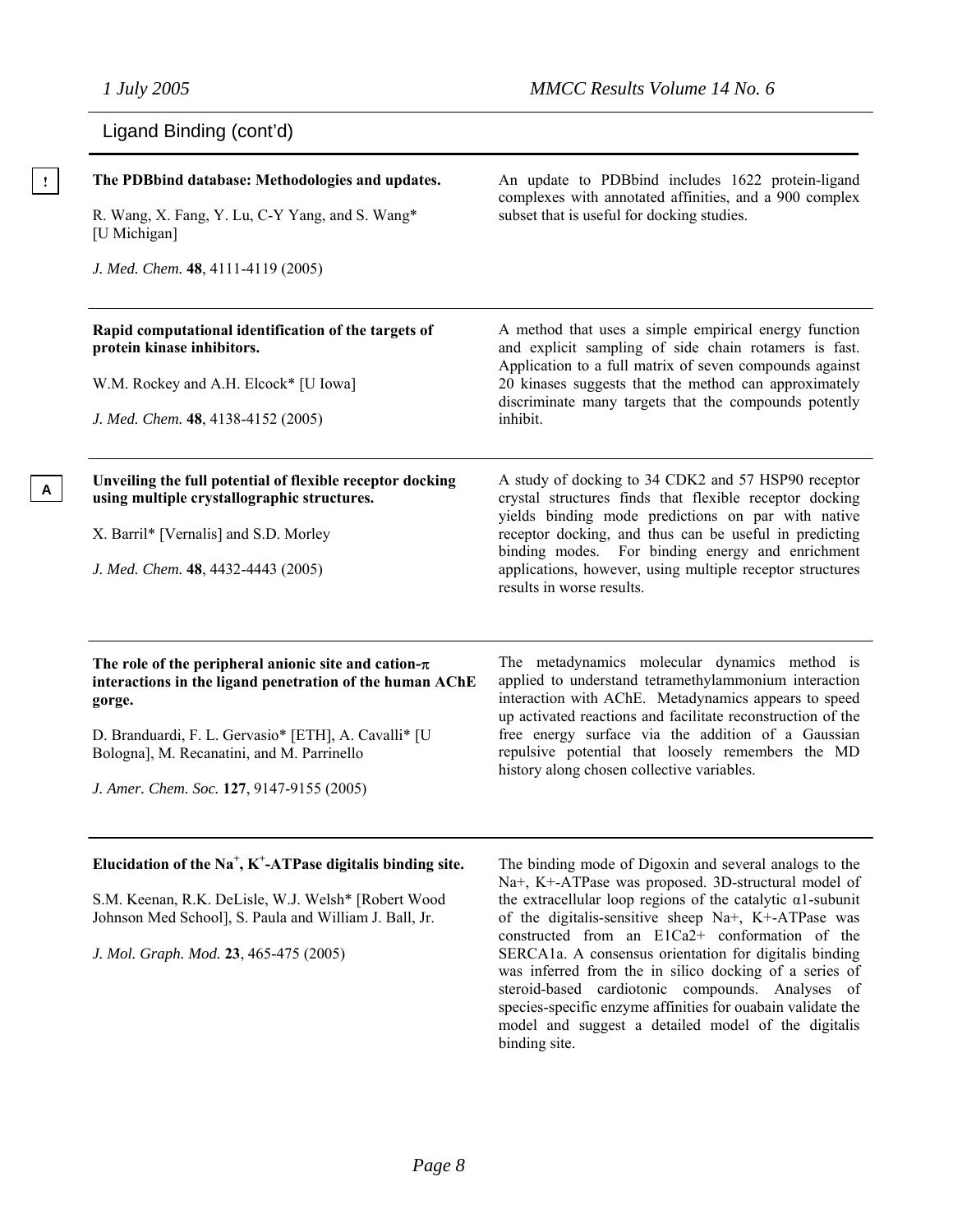## Ligand Binding (cont'd)

| Predictive Bayesian neural network models of MHC class<br>II peptide binding.<br>F.R. Burden and D.A. Winkler* [Monash U]<br>J. Mol. Graph. Mod. 23, 481-489 (2005)                                                                                                           | Robust models were obtained with near identical<br>statistics for multiple training runs. Statistical tests and<br>area under the Receiver-Operating-Characteristic graphs<br>are used to predict the models. Most of the models gave<br>training AROC values close to 1.0 and test set AROC<br>values $>0.8$ . Both amino acid indicator variables and<br>property-based descriptors were used to generate models<br>for MHC class II-binding of peptides. The property-based<br>descriptors were more parsimonious than the indicator<br>variable descriptors. |
|-------------------------------------------------------------------------------------------------------------------------------------------------------------------------------------------------------------------------------------------------------------------------------|------------------------------------------------------------------------------------------------------------------------------------------------------------------------------------------------------------------------------------------------------------------------------------------------------------------------------------------------------------------------------------------------------------------------------------------------------------------------------------------------------------------------------------------------------------------|
| Protein structure similarity clustering (PSSC) and natural<br>product structure as inspiration sources for drug<br>development and chemical genomics.<br>F.J. Dekker, M.A. Koch, and H. Waldmann*<br>[Max-Planck Inst Mol Physiol]<br>Curr. Opi. Chem. Biol. 9,232-239 (2005) | A novel strategy is developed to make the use of<br>structural conservatism found in protein domain<br>architecture and natural product inspired compound<br>library design. Domains and proteins identified as<br>structurally similar in their ligand-sensing cores are<br>grouped in a protein structure similarity cluster. This<br>strategy is applicable for compound library design,<br>providing enhanced hit rates in small compound libraries<br>for structurally similar proteins.                                                                    |
| Construction of a virtual combinatorial library using<br><b>SMILES strings to discover potential structure-diverse</b><br><b>PPAR</b> modulators.<br>C. Liao* [Res Inst of Tsinghua U], B. Liu, L. Shi,<br>J. Zhou and Xian-Ping Lu                                           | SMILES strings are used to construct a virtual<br>combinatorial library containing 1,226,625 compounds.<br>DOCK 4.0 is used to dock PPAR <sub>y</sub> to identify new<br>chemical entities that are potential drug leads against type<br>2 diabetes and other metabolic diseases.                                                                                                                                                                                                                                                                                |

*Euro. J. Med.Chem*. **40**, 632-640 (2005)

# **Protein-Protein Interactions**

| A model for the interaction between plant GAPN and 14- | The crystal structure of a 14-3-3-target protein complex                                                            |
|--------------------------------------------------------|---------------------------------------------------------------------------------------------------------------------|
| 3-34 using protein-protein docking calculations,       | was determined for serotonin N-acetyltransferase. The                                                               |
| electrostatic potentials and kinetics.                 | BiGGER program was used for initial dockings, allows<br>an exhaustive search of translational and rotational space. |
| Diego M. Bustos and Alberto A. Iglesias*               | The binding configurations is predicted by attractive                                                               |
| [Lab Enzimolog Mol]                                    | electrostatic interactions.                                                                                         |
| J.Mol.Graph.Mod. 23, 490-502 (2005)                    |                                                                                                                     |

# **Membrane Proteins and Lipid-Peptide Interactions**

**Imaging α-hemolysin with molecular dynamics: Ionic conductance, osmotic permeability, and the electrostatic potential map**

A. Aksimentiev and K. Schulten\* [U Illinois Urbana-Champaign]

*Biophys. J.* **88,** 3745-3761 (2005)

The single channel current in a 300,000-atom system was simulated with an applied voltage. Conductance, electroosmosis, and His-titration gating were accurately predicted.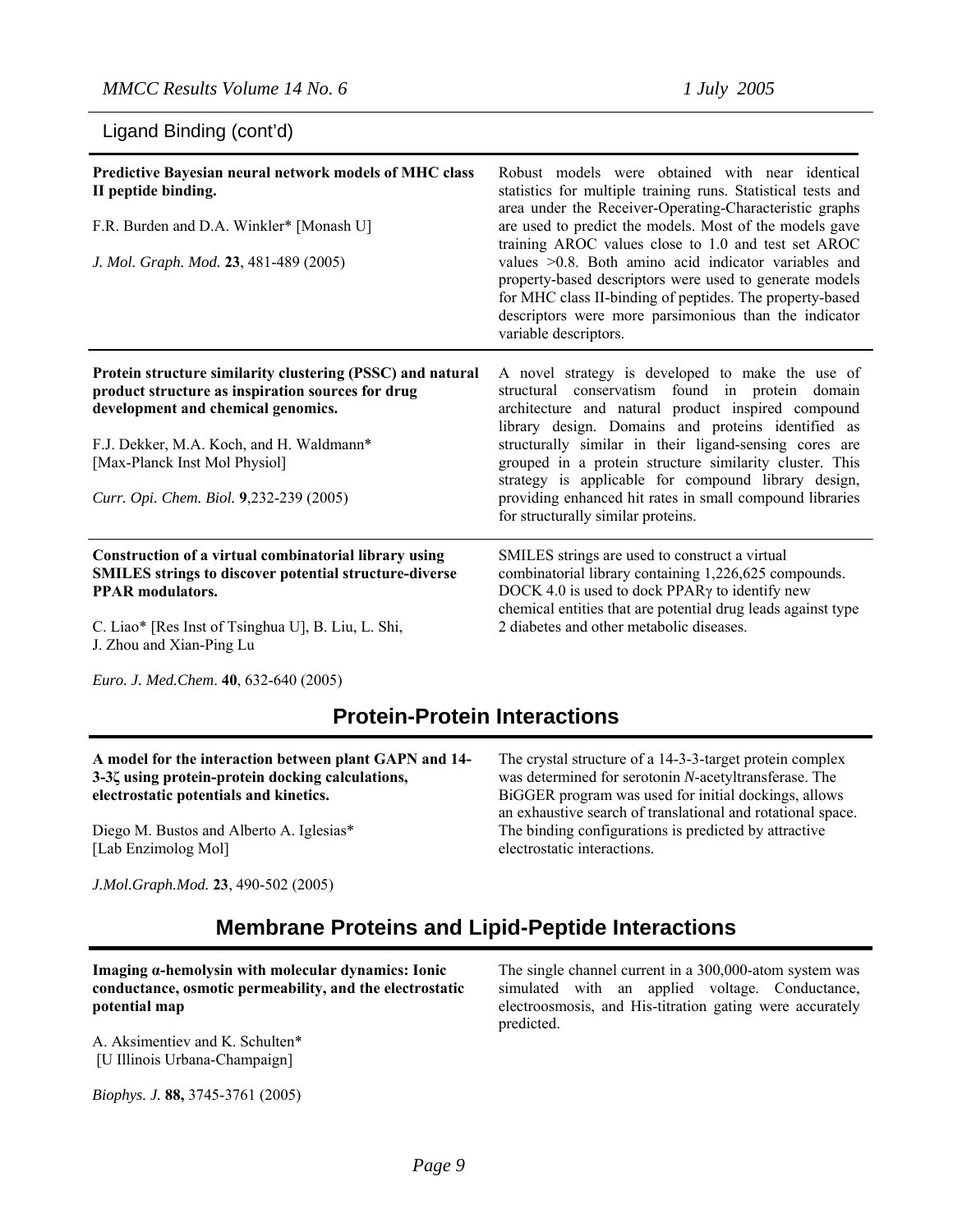reduces the order parameters of the CH bonds. The double bond region of tetraunsaturated chains is shown to span all the way from the bilayer centre to the head group

## Membrane Protein Lipid-Peptide Interactions (cont'd)

| Molecular dynamics simulations of $C_2F_6$ effects on<br>gramicidin A: Implications of the mechanisms of general<br>anesthesia.<br>Z. Liu* [U Pittsburgh], Y. Xu, and P. Tang<br>Biophys. J. 88, 3784-3791 (2005)                                              | MD simulations show that the global changes in<br>gramicidin channel dynamics that occur with halothane is<br>missing in the presence of the similar but nonanesthetic<br>compound, hexafluoroethane.                                                                                                                                                                                     |
|----------------------------------------------------------------------------------------------------------------------------------------------------------------------------------------------------------------------------------------------------------------|-------------------------------------------------------------------------------------------------------------------------------------------------------------------------------------------------------------------------------------------------------------------------------------------------------------------------------------------------------------------------------------------|
| Normal mode analysis suggests a quaternary twist model<br>for the nicotinic receptor gating mechanism.<br>A. Taly, M. Delarue, T. Grutter, M. Nilges, N. Le Novère,<br>P.-J. Corringer, and J.-P. Changeux* [Inst Pasteur]<br>Biophys. J. 88, 3954-3965 (2005) | A model for the acetylcholine receptor channel based has<br>a lowest frequency mode that oscillates between a wide<br>open channel and a closed channel. Opposing twists<br>occur in extracellular and transmembrane domains.                                                                                                                                                             |
| Electric-field-controlled water and ion permeation of a<br>hydrophobic nanopore.<br>J. Dzubiella* [U Calif San Diego] and J.-P. Hansen<br>J. Chem. Phys. 122, 23470601-23470614 (2005)                                                                         | Water fails to fill a model hydrophobic channel in a<br>membrane unless a strong potential across the membrane<br>polarizes the water within the entryway, which then is<br>prone to enter the pore. The mechanism is proposed as a<br>possible basis for voltage-gating of channels.                                                                                                     |
| Insights into the recognition and association of<br>transmembrane $\alpha$ -helices. The free energy of $\alpha$ -helix<br>dimerization in glycophorin A.<br>J. Henin, A. Pohorille, and C. Chipot* [CNRS]<br>J. Amer. Chem. Soc. 127, 8478-8484 (2005)        | The adaptive biasing force method which integrates the<br>average force acting on the reaction coordinate (in this<br>case the distance between the centers of mass of the<br>helices) is applied to estimate the PMF for the association<br>of the two $\alpha$ -helices in glycophorin A in a<br>water/dodecane (model bilayer) system. A two step<br>association process is suggested. |
| Molecular dynamics simulations of unsaturated lipid<br>bilayers: Effects of varying the numbers of double bonds.<br>M.T. Hyvönen* [Helsinki U Tech] and P.T. Kovanen<br>Euro.Biophys. J. 34, 294-305 (2005)                                                    | MD simulations are used to study the effects of<br>unsaturation on the nanosecond-scale structural and<br>dynamic properties of the phosphatidylcholine bilayer.<br>Some problems occur in the CHARMM force field of the<br>lipids when applied in a constant pressure ensemble. The<br>presence of double bonds in the sn-2 chains considerably                                          |

region.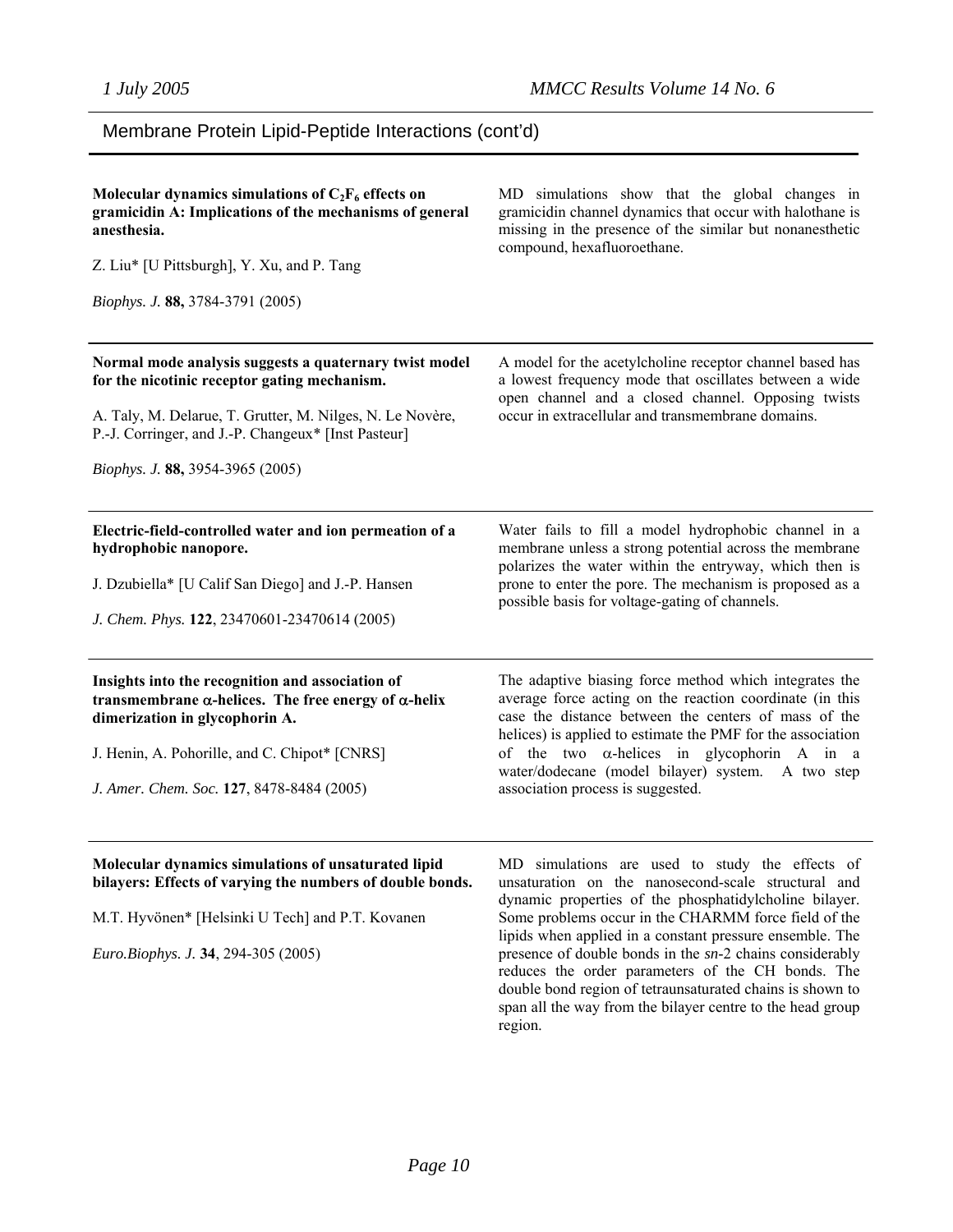# **Protein-Nucleic Acid Interactions**

**Docking simulation with a purine nucleoside specific homology model of deoxycytidine kinase, a target enzyme for anticancer and antiviral therapy.** 

J. Johnsamuel\* [Ohio State U], S. Eriksson, M. Oliveira and W. Tjarks

*Bioorg. Med. Chem*. **13**, 4160-4167 (2005)

Human deoxycytidine kinase (dCKm) is essential for computer aided molecular design of novel anticancer and antiviral drugs. Comparative docking simulations of deoxycytidine (dC), cytidine (Cyd), AraC, CdA, deoxyadenosine (dA), and deoxyguanosine (dG) with dCKm and dCKc were carried out using the FlexX™ docking program. The active site of dCKm appeared to be more adapted to bind purine nucleosides than the pyrimidine nucleosides.

# **Proteins and Surfaces**

#### **Topography of the free-energy landscape probed via mechanical unfolding of proteins.**

S. Kirmizialtin, L. Huang, and D.E. Makarov\* [U Texas Austin]

*J. Chem. Phys.* **122**, 23491501-23491512 (2005)

#### Simulations of stretching of ubiquitin show the tension between the extending force and the elastic recoil of the protein, and that sharp stretches are followed by diffusive renaturation producing the so-called slow phase.

# **Lipids and Surfactants**

| Lipid bilayer perturbations around a transmembrane<br>nanotube: A coarse grain molecular dynamics study. | Bilayer thickness is perturbed around a hydrophobically<br>mismatched nanotube and the nanotube tilts, but not<br>enough to completely compensate for the mismatch   |
|----------------------------------------------------------------------------------------------------------|----------------------------------------------------------------------------------------------------------------------------------------------------------------------|
| S.O. Nielsen* [U Penn], B. Ensing, V. Ortiz, P.B. Moore, and<br>M.L. Klein                               | according to coarse-grained simulations.                                                                                                                             |
| <i>Biophys. J.</i> 88, 3822-3828 (2005)                                                                  |                                                                                                                                                                      |
| Molecular dynamics simulations and <sup>2</sup> H NMR study of the<br>GalCer/DPPG lipid bilayer.         | In closely packed bilayers, hydrogen bonding between<br>hydroxyl groups from opposing GalCer sugar headgroups<br>appear to be responsible for adhesion energies.     |
| T. Zaraiskaya and K.R. Jeffrey* [U Guelph]                                                               |                                                                                                                                                                      |
| <i>Biophys. J.</i> 88, 4017-4031 (2005)                                                                  |                                                                                                                                                                      |
| <b>Membrane electroporation: A molecular dynamics</b><br>simulation.                                     | Explicit solvent simulations with a bare bilayer, a<br>nanochannel, or DNA in the bulk show that 1V/nm<br>produces water wires in the bilayer that are excluded near |
| M. Tarek* [U Henri-Poincaré]                                                                             | the nanochannel and that facilitate the entry of DNA into<br>the bilayer.                                                                                            |
| Biophys. J. 88, 4045-4053 (2005)                                                                         |                                                                                                                                                                      |
| Direct computer simulation of water-mediated force<br>between supported phospholipid membranes.          | Grand canonical MC with atomistic DLPC and TIP4<br>water is used to decompose the energy terms responsible<br>for forces between two supported, closely apposed      |
| A. Pertsin* [U Heidelberg], D. Platonov, and M. Grunze                                                   | bilayers. Although it was hard to get sufficient<br>conformational sampling, it was clear that hydration                                                             |
| J. Chem. Phys. 122, 24470801-24470809 (2005)                                                             | forces and bilayer-bilayer interactions both contribute.                                                                                                             |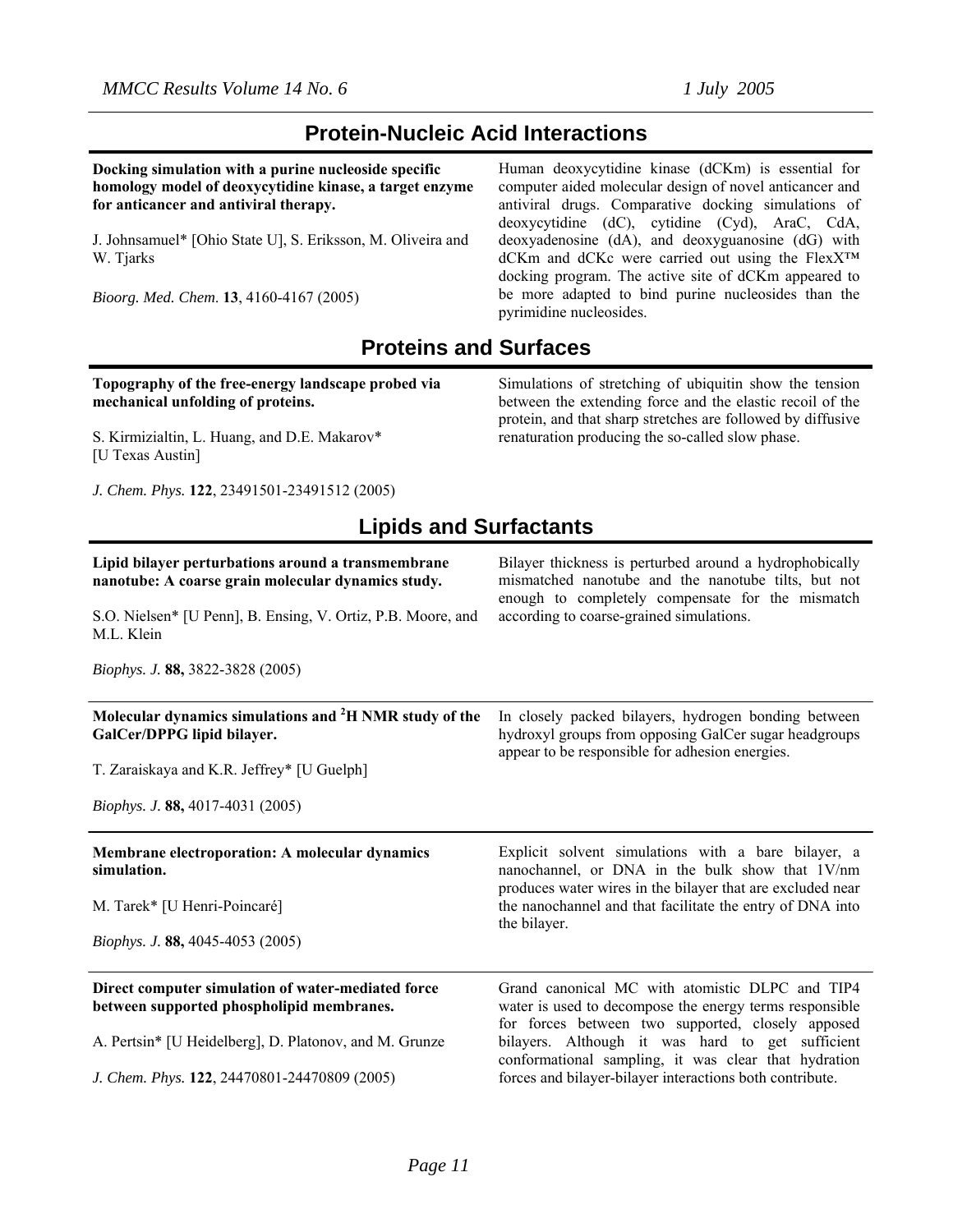| Lipids and Surfactants (cont'd) |  |
|---------------------------------|--|
|---------------------------------|--|

| Molecular dynamics investigation of the structural<br>properties of phosphatidylethanolamine lipid bilayers.<br>F. Suits* [IBM], M.C. Pitman, and S.E. Feller<br>J. Chem. Phys. 122, 24471401-24471409 (2005) | A well-equilibrated SOPE bilayer shows much more<br>hydrogen bonding between headgroup amine and<br>phosphate groups than is found in PC bilayers. A<br>companion paper compares dynamical properties from<br>the simulations to NMR observables. The computed<br>lateral diffusion coefficient of the lipids is a slightly low,<br>but respectable $4x10^{-8}$ cm <sup>2</sup> /s. |  |
|---------------------------------------------------------------------------------------------------------------------------------------------------------------------------------------------------------------|-------------------------------------------------------------------------------------------------------------------------------------------------------------------------------------------------------------------------------------------------------------------------------------------------------------------------------------------------------------------------------------|--|
| Multiscale coupling of mesoscopic- and atomistic-level<br>lipid bilayer simulations.                                                                                                                          | Large-scale $(10^4 \text{ nm}^2)$ mesoscopic simulations are used to<br>derive boundary conditions for atomistic DMPC<br>simulations, which in turn provide structural parameters                                                                                                                                                                                                   |  |
| R. Chang, G.S. Ayton, and G.A. Voth* [U Utah]<br>J. Chem. Phys. 122, 24471601-24471612 (2005)                                                                                                                 | for the mesoscopic system. The combination allows<br>accurate estimation of lateral diffusion coefficients and<br>lipid dipole relaxations, which are very system-size<br>dependent.                                                                                                                                                                                                |  |
| Effect of chain length and asymmetry on material<br>properties of bilayer membranes.                                                                                                                          | According to mesoscopic model simulations (dissipative<br>dynamics), the experimentally observed lack of<br>dependence of bending and stretch moduli on lipid chain                                                                                                                                                                                                                 |  |
| G. Illya* [Max Planck], R. Lipowsky, and J. C. Shillcock<br>J. Chem. Phys. 122, 24490101-24490106 (2005)                                                                                                      | length would require a concomitant increase in head<br>group interaction. The area stretch modulus is reduced in<br>bilayers with asymmetric tails.                                                                                                                                                                                                                                 |  |
| Asymmetry of lipid bilayers induced by monovalent salt:<br>Atomistic molecular-dynamics study.                                                                                                                | If there is NaCl on one side of a PC bilayer but not the<br>other, the head groups stand up taller due to interactions<br>between choline and extramembranous CI, and the                                                                                                                                                                                                           |  |
| A.A. Gurtovenko* [Helsinkin U Tech and Russian Acad Sci]                                                                                                                                                      | carbonyl regions of adjacent molecules are bridged by<br>$Na+$ ions, producing coupled lateral motions. The charge                                                                                                                                                                                                                                                                  |  |
| J. Chem. Phys. 122, 24490201-24490210 (2005)                                                                                                                                                                  | imbalance is sufficient to produce an 85-mV membrane<br>potential.                                                                                                                                                                                                                                                                                                                  |  |
| Molecular dynamics simulations of phospholipids<br>bilayers: Influence of artificial periodicity, system size,<br>and simulation time.                                                                        | Hydrated DPPC bilayers of varying sizes are studied in<br>MD simulation to give insight into finite size effects.<br>Short time scale properties $(<$ ns) were shown to become<br>reasonable as the size of the lipid bilayer in the unit cell                                                                                                                                      |  |
| A. H. de Vries* [ETH], I. Chandrasekhar,<br>W. F. Van Gunsteren, and P. H. Hunenberger                                                                                                                        | increased from 2 lipids to 64 lipid molecules or beyond.<br>The smaller systems suffered from surface tension,<br>electron density and bias orientation deficiencies.                                                                                                                                                                                                               |  |
| J. Phys. Chem. B 109, 11643-11652 (2005)                                                                                                                                                                      |                                                                                                                                                                                                                                                                                                                                                                                     |  |

# **Carbohydrates**

#### **A coarse-grained molecular model for glycosaminoglycans: Application to chondroitin, chondroitin sulfate, and hyaluronic acid.**

M. Bathe, G.C. Rutledge, A.J. Grodzinsky, and B. Tidor\* [Mass Inst Tech]

*Biophys. J.* **88,** 3870-3887 (2005)

A coarse-grained model of glycosaminoglycans based on disaccharide building blocks was carried out to assess compressibility and titration of cartilage ground substance. Sulfonation at position 4 stiffens more than at position 6.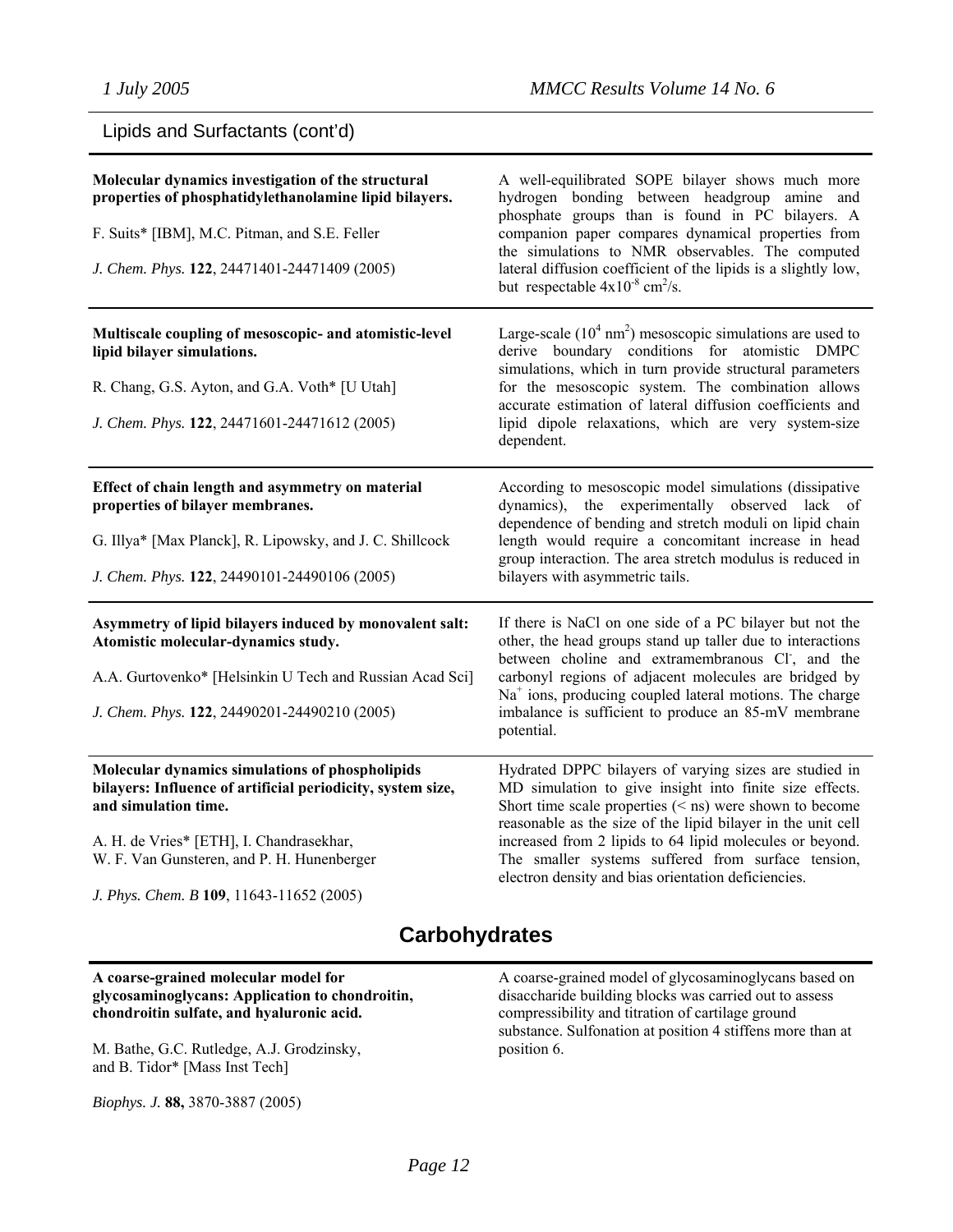#### Carbohydrates (cont'd)

**How homogeneous are the trehalose, maltose, and sucrose water solutions? An insight from molecular dynamics simulations.**

A. Lerbret\* [U Lille], P. Bordat, F. Affouard, M. Descamps, and F. Migliardo

*J. Phys. Chem. B* **109**, 11046-11057 (2005)

MD simulations with DL\_POLY are applied to various concentrations of sugar solution. Trehalose is shown to bind more water than either sucrose or maltose, which in turn more greatly alters its properties. The larger clusters that form suggest that trehalose would be a better sugar to add to reduce ice formation and desiccation stresses.

## *1.3. Surfaces, Catalysts, and Material Subjects*

#### Simulating adsorption of *n*-heptane in the Pt/Al<sub>2</sub>O<sub>3</sub> model: **Influence of platinum.**

B. Szyja\* [Wrocław U Tech] and J. Szczygieł

*J. Mol. Graph. Mod.* **23**, 476-480 (2005)

**A computational study of the effect of Li-K solid solutions on the structures and stabilities of layered silicate materials - An application of the use of Condor pools in molecular simulation**.

Z. Du\*, N.H. de Leeuw , R. Grau-Crespo, P.B. Wilson, J.P. Brodholt, M. Calleja, and M.T. Dove [U London]

*Mol. Sim.* **31**, 339-347 (2005)

UFF and CVFF forcefield methods are used to describe relevant interactions of *n*-heptane adsorption on the Pt/γ- $Al_2O_3$  catalyst. Pt was found to exert an advantageous effect on the adsorption of *n*-heptane. The number of adsorbed molecules was related to the content of the noble metal, and the relation was directly proportional when temperature and pressure were constant. The contribution of Pt was most distinct at 573 K and 100 kPa.

The structures and stabilities of Li-K solid solutions of three different disilicate structures were investigated by computer modelling techniques. A new program was developed based on symmetry arguments to identify identical configurations and hence eliminate unnecessary duplication of calculations. The results showed that in the wide range of Li-K solid solutions, the mixed-cationic  $KLiSi<sub>2</sub>O<sub>5</sub>$  material retains its original structure when the composition was varied, where six-membered rings of silica tetrahedra are linked to form continuous channels throughout the structure.

# **2. METHODOLOGY**

## **Potentials and Parameters**

**Representation of Zn(II) complexes in polarizable molecular mechanics. Further refinements of the electrostatic and short-range contributions. Comparisons with parallel ab initio computations.**

Energies predicted by the SIBFA semi-empirical approach to molecular mechanics have 3% accuracy, even though components have up to 1200 kcal/mol.

N. Gresh\* [IFR Biomédicale, NIEHS], J.-P. Piquemal, and M. Krauss

*J. Comp. Chem.* **26,**1113-1130 (2005)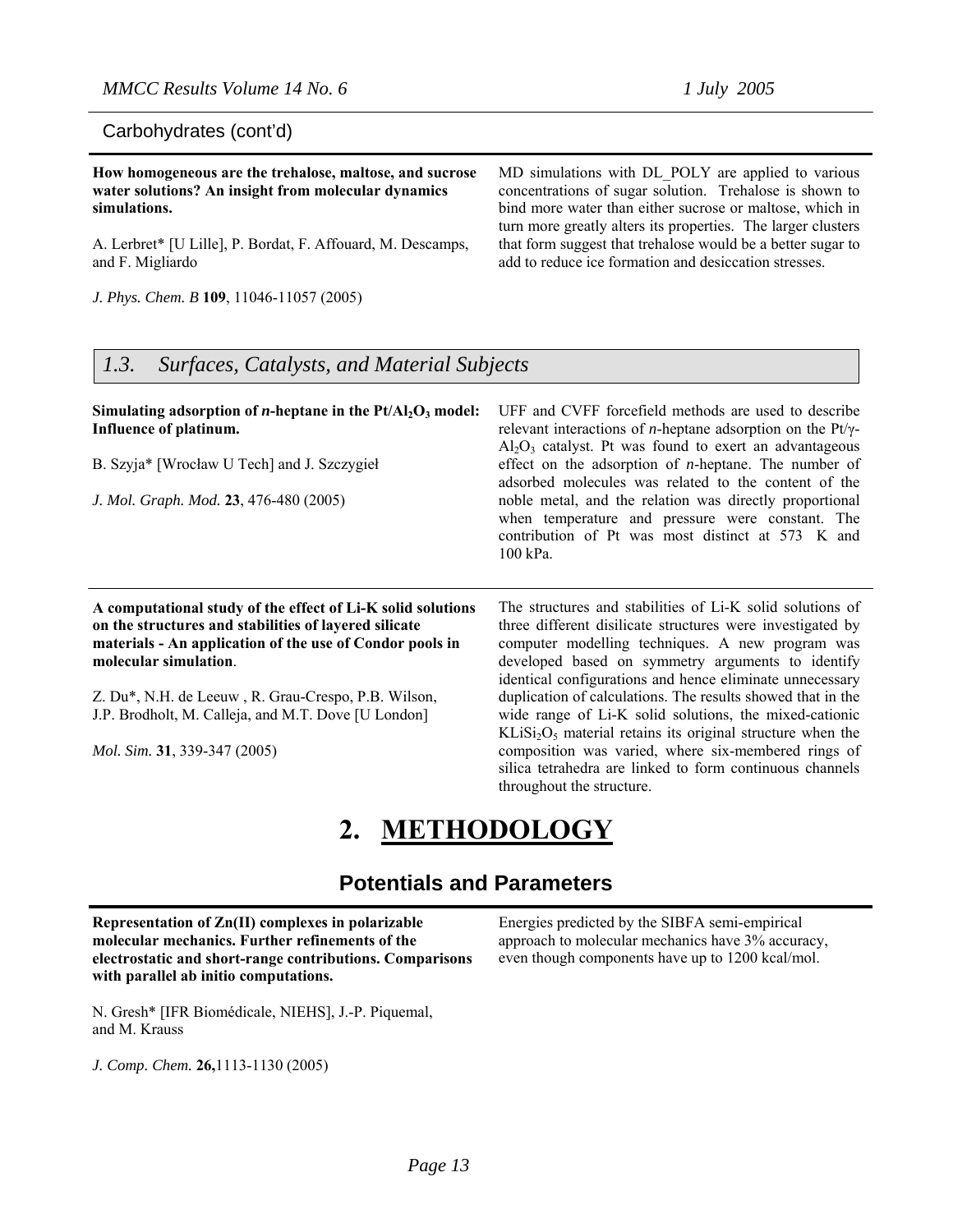Potentials and Parameters (cont'd)

| Comparing polarizable force fields to ab initio calculations<br>reveals nonclassical effects in condensed phases.<br>R. Chelli* [U Firenze], V. Schettino, and P. Procacci<br>J. Chem. Phys. 122, 23410701-23410707 (2005)                                                        | Although polarizable force fields neglect many-body<br>exchange and polarization and therefore overestimate<br>polarization energy in a condensed phase (like a<br>bifurcated water chain), they also neglect charge transfer<br>in hydrogen bonds, which underestimates polarization.<br>Bulk water suffers more from the latter effect.                                                                                                                                            |
|-----------------------------------------------------------------------------------------------------------------------------------------------------------------------------------------------------------------------------------------------------------------------------------|--------------------------------------------------------------------------------------------------------------------------------------------------------------------------------------------------------------------------------------------------------------------------------------------------------------------------------------------------------------------------------------------------------------------------------------------------------------------------------------|
| Validation of intermolecular pair potential model of SiH <sub>4</sub> :<br>Molecular-dynamics simulation for saturated liquid<br>density and thermal transport properties.<br>Y. Sakiyama* [U Tokyo], S. Takagi, and Y. Matsumoto<br>J. Chem. Phys. 122, 23450101-23450108 (2005) | An anisotropic force field for SiH <sub>4</sub> with Buckingham<br>VDW give average density errors of $\sim$ 3% between 100 K<br>and 225 K (compared to 10% for an LJ VDW force field)<br>and 12-14% errors for sheer viscosity and thermal<br>conductivity. The thermal conductivity is greatly<br>enhanced by rotational energy transfer, as shown by<br>comparison to a united atom model.                                                                                        |
| The elasticity of $\alpha$ -helices.<br>S. Choe and S.X. Sun* [Johns Hopkins U]<br>J. Chem. Phys. 122, 24491201-24491209 (2005)                                                                                                                                                   | The bending modulus (persistence length) of most $\alpha$ -<br>helices, with or without explicit water, is $\sim$ 100 nm<br>according to MD simulations. Mechanical properties are<br>well reproduced by an elastic isotropic rod, which may be<br>helpful for mesoscopic approaches.                                                                                                                                                                                                |
| Validation of the 53A6 GROMOS force field.<br>C. Oostenbrink, T.A. Soares, N.F. A. van der Vegt,<br>and W.F. van Gunsteren* [Swiss Fed Inst Tech]<br>Euro. Biophys. J. 34, 273-284 (2005)                                                                                         | The new 53A6 GROMOS force field was validated with<br>three test cases. Simulations were applied to analyze the<br>129 residue protein hen egg-white lysozyme, the DNA<br>dodecamer d(CGCGAATTCGCG) <sub>2</sub> , and a proteinogenic<br>$\beta_3$ -dodecapeptide. The new parameter set performs as<br>well as the previous parameter sets in terms of protein<br>(45A3) and DNA (45A4) stability, and it is better at<br>describing the folding-unfolding balance of the peptide. |

# **Solvation Energy**

**Building cavities in a fluid of spherical or rod-like particles: A contribution to the solvation free energy in isotropic and anisotropic polarizable continuum model.** 

C. Benzi\* [U Federico II], M. Cossi, R. Improta, and V. Barone

*J. Comp. Chem.* **26,**1096-1105 (2005)

## **! Solving the Poisson-Boltzmann equation with the specialized computer chip MD-GRAPE-2.**

S. Höfinger\* [Novartis]

*J. Comp. Chem.* **26,**1148-1154 (2005)

The cavitation free energy in the Polarizable Continuum Model can be computed using spherocylinders with anisotropic fields and gives reasonable accuracy.

PB calculations are sped up by 15- to 40-fold for peptides and proteins with the Boundary Element Method implemented on MD-GRAPE-2.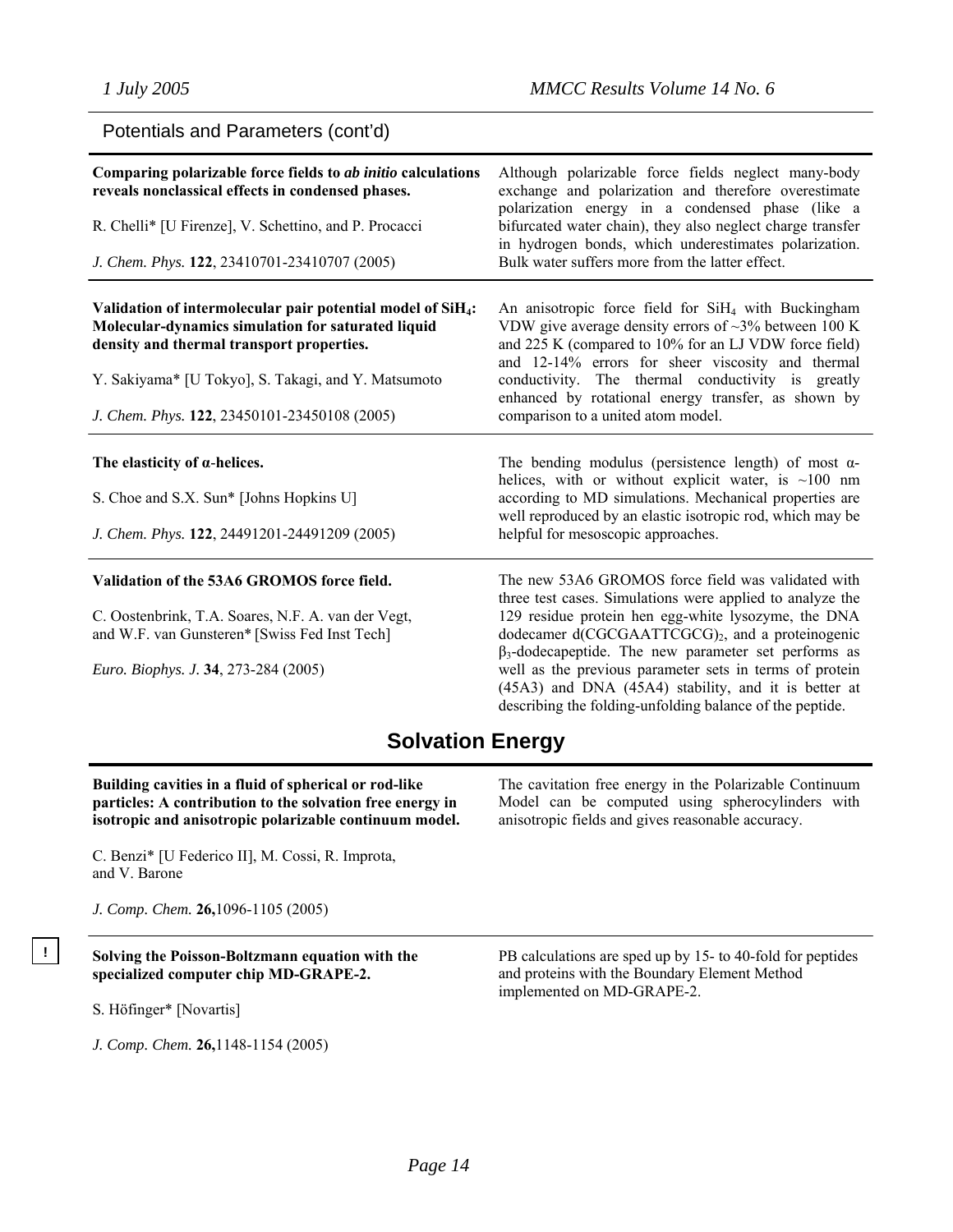## **Electrostatics and Titration**

**Proton binding to proteins: A free-energy component analysis using a dielectric continuum model.**  G. Archontis\* [U Cyprus] and T. Simonson\* [Ecole Polytech] *Biophys. J.* **88,** 3888-3904 (2005) For thioredoxin as a test system, a continuum theory that averages over conformations for titration endpoints yields accurate pKa estimates, as well as solvation and other parameters that coincide with explicit solvent MD. Standard PB estimates do not give balanced estimates. **Computation of electrostatic forces between solvated molecules determined by the Poisson–Boltzmann equation using a boundary element method.**  B. Lu\* [U Calif San Diego], D. Zhang, and J.A. McCammon A novel approach to the linearized PB that side steps the hypersingularity found in the direct boundary element method. It can be used in MD simulations for several interacting particles.

*J. Chem. Phys.* **122**, 21410201-21410207 (2005)

# **Monte-Carlo Simulation**

#### **A simulation method for the calculation of chemical potentials in small, inhomogeneous, and dense systems.**

A.V. Neimark\* [Textile Res Inst] and A. Vishnyakov

*J. Chem. Phys.* **122**, 23410801-23410811 (2005)

## **Free Energy Methods**

**Robust and accurate method for free-energy calculation of charged molecular systems.** 

J. Anwar and D.M. Heyes\* [U Surrey]

*J. Chem. Phys.* **122**, 22411701- 22411707 (2005)

## **QM/MM**

| Long-range electrostatic interactions in hybrid quantum<br>and molecular mechanical dynamics using a lattice<br>summation approach. | How is the QM component of a QM/MM system handled<br>in Ewald summation? Mulliken charges are efficient and<br>sufficiently accurate for accurate salvation energy and<br>diffusion coefficient calculations based on a test with QM        |
|-------------------------------------------------------------------------------------------------------------------------------------|---------------------------------------------------------------------------------------------------------------------------------------------------------------------------------------------------------------------------------------------|
| F. Dehez, M.T.C. Martins-Costa, D. Rinaldi, and C. Millot*<br>[U Henri Poincaré-Nancy]                                              | Cl in MM water.                                                                                                                                                                                                                             |
| J. Chem. Phys. 122, 23450301-23450311 (2005)                                                                                        |                                                                                                                                                                                                                                             |
|                                                                                                                                     |                                                                                                                                                                                                                                             |
| A quantum mechanical polarizable force field for<br>biomolecular interactions.                                                      | Quantum mechanical polarizable force field (QMPFF) is<br>introduced, fitted solely to QM data at the MP2/aTZ(-hp)                                                                                                                           |
| A.G. Donchev, V.D. Ozrin, M.V. Subbotin, O.V. Tarasov,<br>and V.I. Tarasov* [Force Field Lab]                                       | level. The functional form of interaction energy parallels<br>quantum mechanics by including electrostatic, exchange,<br>induction, and dispersion terms. QMPFF is much more<br>efficient than <i>ab initio</i> QM and is optimized for the |

design of drugs.

This paper describes the use of a gauge system connected to the central system. Changes in density in the gauge system reflect the chemical potential in the central system. The method bridges the gap between canonical ensemble and grand canonical ensemble statistics, which is problematic for small systems.

With a damping potential in the Ewald summation, a robust approach to creation/annihilation of particles is possible, which allows accurate free energy perturbations.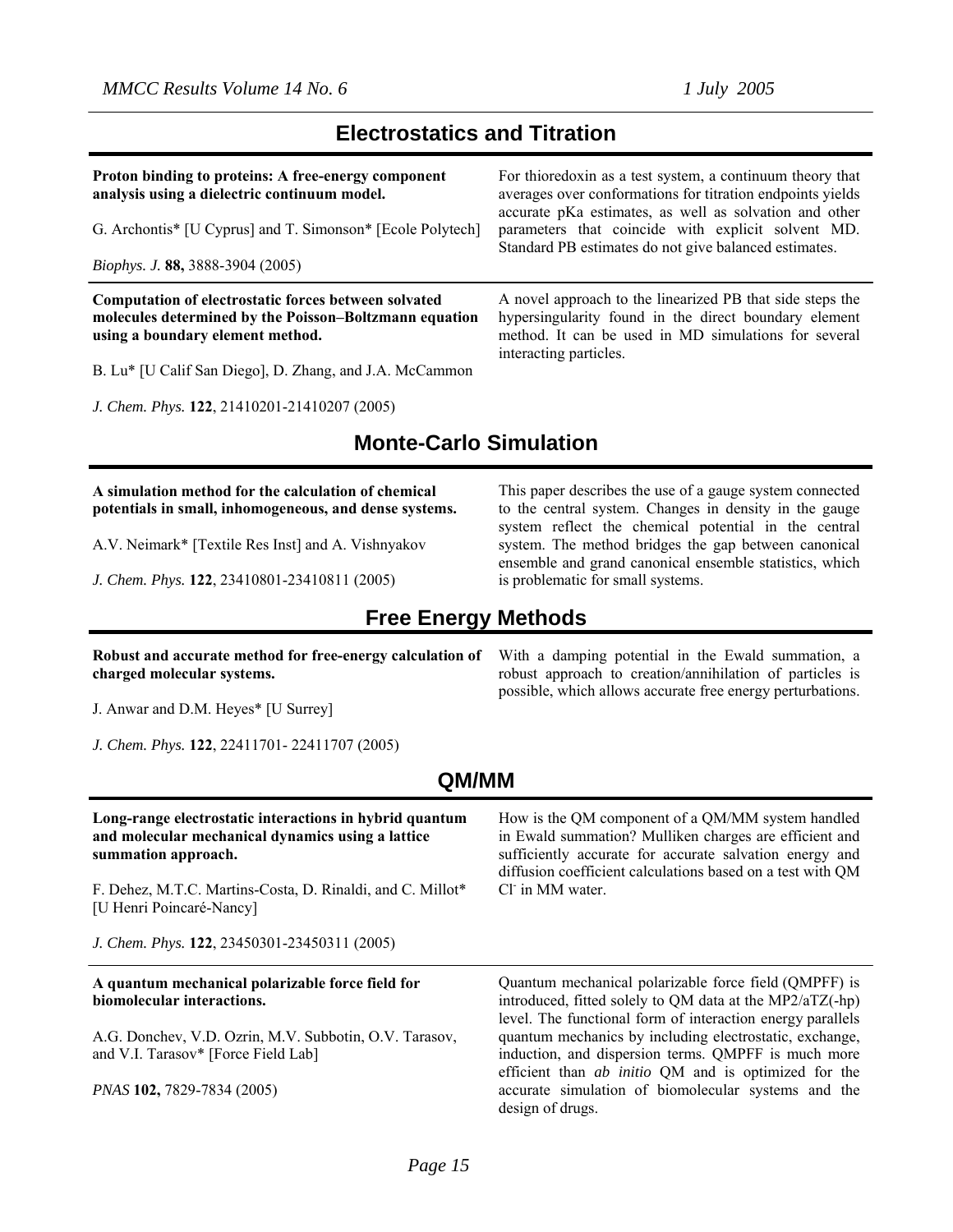**!** 

# **Protein Folding**

**Relating kinetic rates and local energetic roughness by accelerated molecular-dynamics simulations.** 

D. Hamelberg\* [U Calif San Diego], T. Shen, and J.A. McCammon

*J. Chem. Phys.* **122**, 24110301-24110304 (2005)

The accelerated MD method derives from Voter's surface flattening method, but uses a fixed potential energy threshold and scale factor to modify the potential in a way that allows continuity at the threshold. This avoids expensive calculation of the Hessian at each time step. In deriving the effective time scale for this simpler approach, the authors also discovered how to correctly ascertain the real energetic roughness. Here, the *cis-trans* isomerization of Ser-Pro  $(\geq m s)$  is converted to  $\leq m s$  by application of the  $\Delta V$  function to the  $\omega$  dihedral only.

# **Ligand Docking**

**Complexes of thiomandelate and captopril mercaptocarboxylate inhibitors to metallo--lactamase by polarizable molecular mechanics. Validation on model binding sites by quantum chemistry.** 

J. Antony, J.-P. Piquemal, and N. Gresh\* [IFR Biomédicale, NIEHS]

*J. Comp. Chem.* **26,**1131-1147 (2005)

**New and fast statistical-thermodynamic method for computation of protein-ligand binding entropy substantially improves docking accuracy.** 

A.M. Ruvinsky\* [Algodign] and A.V. Kozintsev

*J. Comp. Chem.* **26,**1089-1095 (2005)

**Representing receptor flexibility in ligand docking through relevant normal modes.**

C.N. Cavasotto\* [Molsoft], J.A. Kovacs, and R.A. Abagyan

*J. Amer. Chem. Soc.* **127**, 9632-9640 (2005)

Interactions between captopril and bacterial lactamase are

similar with SIBFA and *ab intio* calculations.

If one properly includes loss of translation, rotational and torsional entropy changes for a ligand upon binding, AutoDock accuracy can be increased by 10-21%.

A normal mode approach is incorporated to enable ligand flexibility in a ligand docking procedure.

# **4. A D D R E S S E S O F P R I N C I P A L A U T H O R S**

The production sites for the corresponding or principal authors are given in brackets in the citations. When not designated by the publisher, the first author is assumed to be the principal. Current addresses are listed here.

J. L. F. Abascal Departamento de Química Física Facultad de Ciencias Químicas Universidad Complutense 28040 Madrid, Spain

David D. Allen Dept. of Pharm. Sci. Texas Tech Univ. Health Sci. Cent. Sch. of Pharm. 1300 S. Coulter Dr. Amarillo, TX, 79106-1712, USA

Georgios Archontis archonti@ucy.ac.cy Department of Physics University of Cyprus, PO20537 CY1678, Nicosia, Cyprus

Glen B. Baker Neurochem. Res. Unit Dept. of Psychiatry Univ. of Alberta Edmonton, Canada T6G 2R7

Xavier Barril x.barril@vernalis.com Vernalis R&D Granta Park, Abington Cambridge CB1 6GB, UK Christian Bartels ChristianBartels@Novartis.com Novartis Ins. for BioMed. Research Novartis Pharma AG CH-4002 Basel, Switzerland

Caterina Benzi catbenzi@unina.it Dipartimento di Chimica Università Federico II Complesso U. di Monte S. Angelo via Cintia I-80126 Napoli, Italy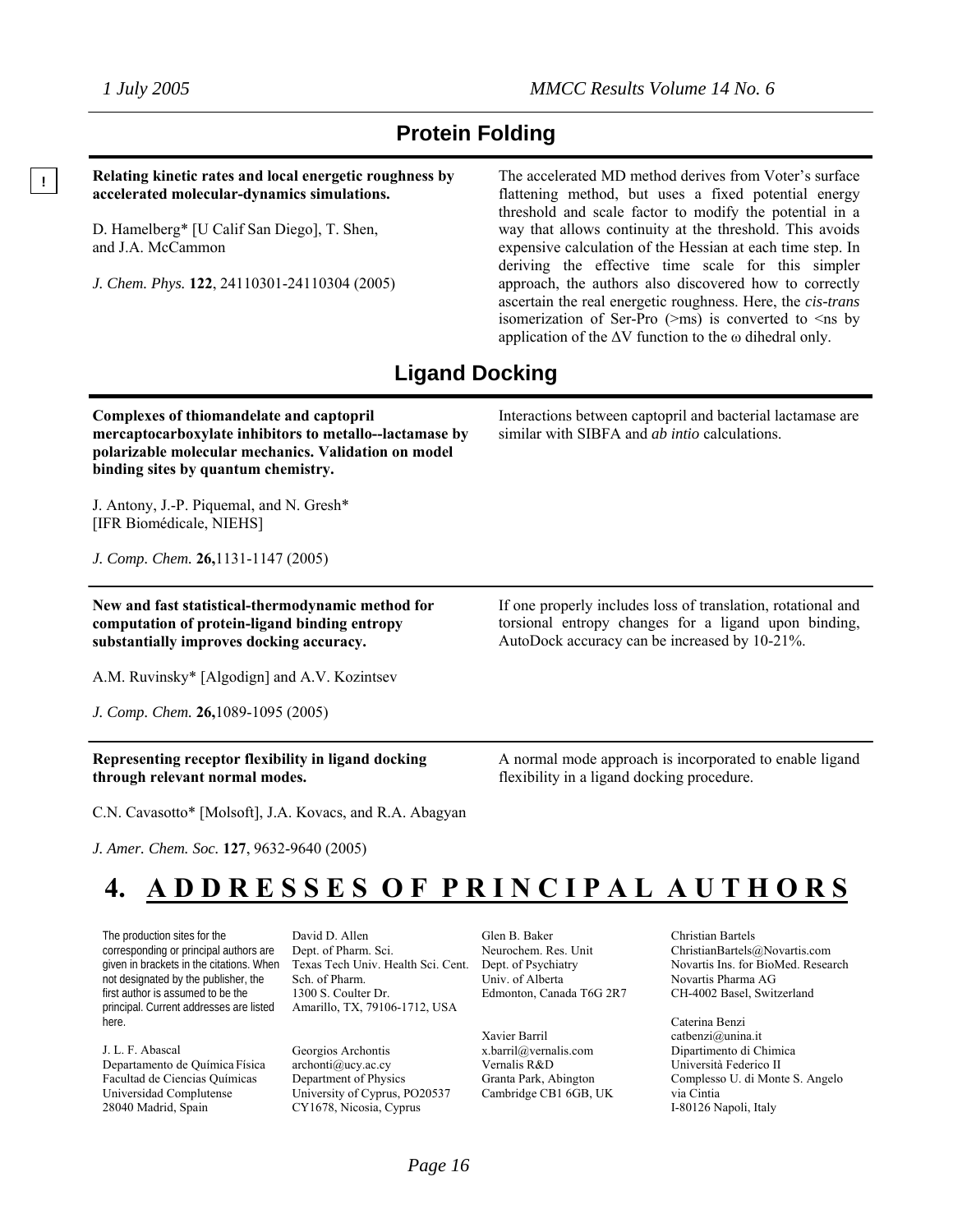#### *MMCC Results Volume 14 No. 6 1 July 2005*

Gustavo A. Carri gac@uakron.edu Department of Polymer Science The University of Akron Akron, OH 44325, USA

Andrea Cavalli andrea.cavalli@unibo.it Dept. of Pharm. Sci. Univ. Bologna Via Belmeloro 6 I-40126 Bologna, Italy

Claudio N. Cavasotto claudio@molsoft.com Molsoft LLC 3366 North Torrey Pines Court Suite 300 La Jolla, CA 92037, USA

Jean-Pierre Changeux changeux@pasteur.fr Récepteurs et Cognition Unité de Rech. Associeé (URA) Centre Nat.l de la Rech. Sci. 2182 Institut Pasteur Paris, France

Riccardo Chelli chelli@chim.unifi.it Dipartimento di Chimica Università di Firenze Via della Lastruccia 3 50019 Sesto Fiorentino, Italy and European Laboratory for Nonlinear Spectroscopy (LENS) Via Nello Carrara 1 50019 Sesto Fiorentino, Italy and Consorzio Interuniversitario Nazionale per la Scienza e Tecnologia dei Materiali (INSTM) via Benedetto Varchi 59 50132 Firenze, Italy

Christophe Chipot christophe.chipot@edam.uhpnancy.fr Equipe Dyn. Assem. Membrane. UMR CNRS/UHP 7565 Inst. nanceien de chimie mol. Univ. Henri Poincare, BP 239 54506 Vandoeuvre-les-Nancy Cedex, France

Minhaeng Cho mcho@korea.ac.kr Dept. of Chem. Center for MultiD Spectro. Korea Univ. Seoul 136-701, Korea

Maria Chrzanowska mchrzan@amp.edu.pl Faculty of Chemistry A. Mickiewicz Univ. 6 Grunwaldzka St. 60-780 Pozna, Poland

Pascal Coudert Lab. de Chim. Thérap. Facu. de Pharm. 28, place Henri Dunant 63001 Clermont-Ferrand Cedex France

Valerie Daggett daggett@u.washington.edu Dept. Medicinal Chem. Univ. of Washington Box 357610 Seattle, WA 98195, USA

Alex H. de Vries a.h.de.vries@rug.nl Lab. of Phys. Chem. ETH Honggerberg CH-8093 Zurich, Switzerland

Z. Du Sch. of Crystallography Birkbeck College Univ. of London Malet Street London, WC1E 7HX, UK.

P. Dynarowicz-Łątka Facu. of Chem. Jagiellonian Univ. Ingardena 3 30-060 Kraków, Poland

J. Dzubiella jdzubiella@ucsd.edu NSF Center for Theoretical Biological Physics (CTBP) Dept. of Chem.and Biochemistry Univ. of California, San Diego La Jolla, CA 92093-0365, USA

Adrian Elcock adrian-elcock@uiowa.edu Dept. Biochemistry 4-403 BSB Univ. of Iowa Iowa City, Iowa 52242, USA

M. Dolores Elola dolores@simla.colostate.edu Department of Chemistry Colorado State University Fort Collins, CO 80523, USA

Alan Fersht arf25@cam.ac.uk Centre for Protein Engineering Medical Research Council Hills Road Cambridge CB2, 2QH, UK

Franceso Luigi Gervasio fgervasi@phys.chem.ethz.ch Computational Sci. Dept. of Chem. and App. Biosci. ETH Zurich, USI Campus Via Giuseppe Buffi 13 CH-6900 Lugano, Switzerland

Nohad Gresh Nohad.gresh@univ-paris5.fr Lab. de Pharm. Moléc. et Cell. FRE 2718 CNRS IFR Biomédicale, 45 Rue des Saints-Pères 75006, Paris, France

Andrey A. Gurtovenko agu@fyslab.hut.fi Laboratory of Physics and Helsinki Institute of Physics Helsinki University of Technology P.O. Box 1100 FIN-02015 HUT, Finland and Institute of Macromolecular Compounds Russian Academy of Sciences Bolshoi Prospect 31, V.O. St. Petersburg 199004, Russia

Donald Hamelberg dhamelbe@mccammon.ucsd.edu Howard Hughes Medical Institute Center for Theor. Biol.Physics Dept. of Chem. and Biochemistry Univ. of California at San Diego La Jolla, CA, 92093-0365, USA

Bernd Hartke hartke@phc.uni-kiel.de Institut für Physikalische Chemie Christian-Albrechts-Universität Olshausenstraße 40 24098 Kiel, Germany

David M. Heyes d.heyes@surrey.ac.uk Division ofChemistry School of Biomedical and Molecular Sciences University of Surrey Guildford GU2 7XH, UK

Marcin Hoffmann hoffmann@man.poznan.pl Faculty of Chemistry A. Mickiewicz Univ. 6 Grunwaldzka St. 60-780 Pozna, Poland

Siegfried Höfinger siegfried.hoefinger@novartis.com IK@N, ISS Novartis Institutes for Biomedical Research GmbH Brunner Strasse 59 A-1235 Wien, Austria

Marja T. Hyvönen [marja.hyvonen@wri.fi](mailto:marja.hyvonen@wri.fi) Lab. of Phys. and Helsinki Inst. of Phys. Helsinki Univ. of Tech. P.O. Box 1100 02015 Helsinki, Finland

Alberto A. Iglesias Lab. de Enzimol. Mol. Bioquím. Básic. de Macromol. Facu. de Bioquím. Ciencias Bioló. UNL, Paraje "El Pozo" CC 242 S3000ZAA Santa Fe, Argentina

G. Illya illya@mpikg-golm.mpg.de Max Planck Institute of Colloids and Interfaces D-14424 Potsdam, Germany

K. R. Jeffrey krj@physics.uoguelph.ca Dept. of Physics University of Guelph Guelph, Ontario, Canada N1G 2W1

Yeau-Ren Jeng imeyrj@ccu.edu.tw Dept. of Mechanical Engineering National Chung Cheng University Chia-Yi 621, Taiwan

Jayaseharan Johnsamuel Div. of Med. Chem. Coll. of Pharm. The Ohio State Univ. Columbus, OH 43210, USA

Gary L Johnson Dept. of Pharmacology Lineberger Compr. Cancer Cent. Univ. of North Carolina Sch. of Med. Chapel Hill, NC 27599-7365, USA

Peter C. Jurs Dept. of Chem. The Pennsylvania State Univ. 104 Chem. Building Univ. Park, PA 16802, USA

Akio Kitao kitao@iam.u-tokyo.ac.jp Inst. of Mol. Cell. Sci. The Univ. Tokyo 1-1-1- Yayoi, Bunkyo-ku Tokyo 113-0032, Japan

Bernd Kuhn bernd.kuhn@roche.com Molecular Design Pharma. Division F. Hoffmann-La Roche AG CH-4070 Basel, Switzerland

Bjørn Kvamme Dept. of Phys. Univ. of Bergen Allėgaten 55 5007 Bergen, Norway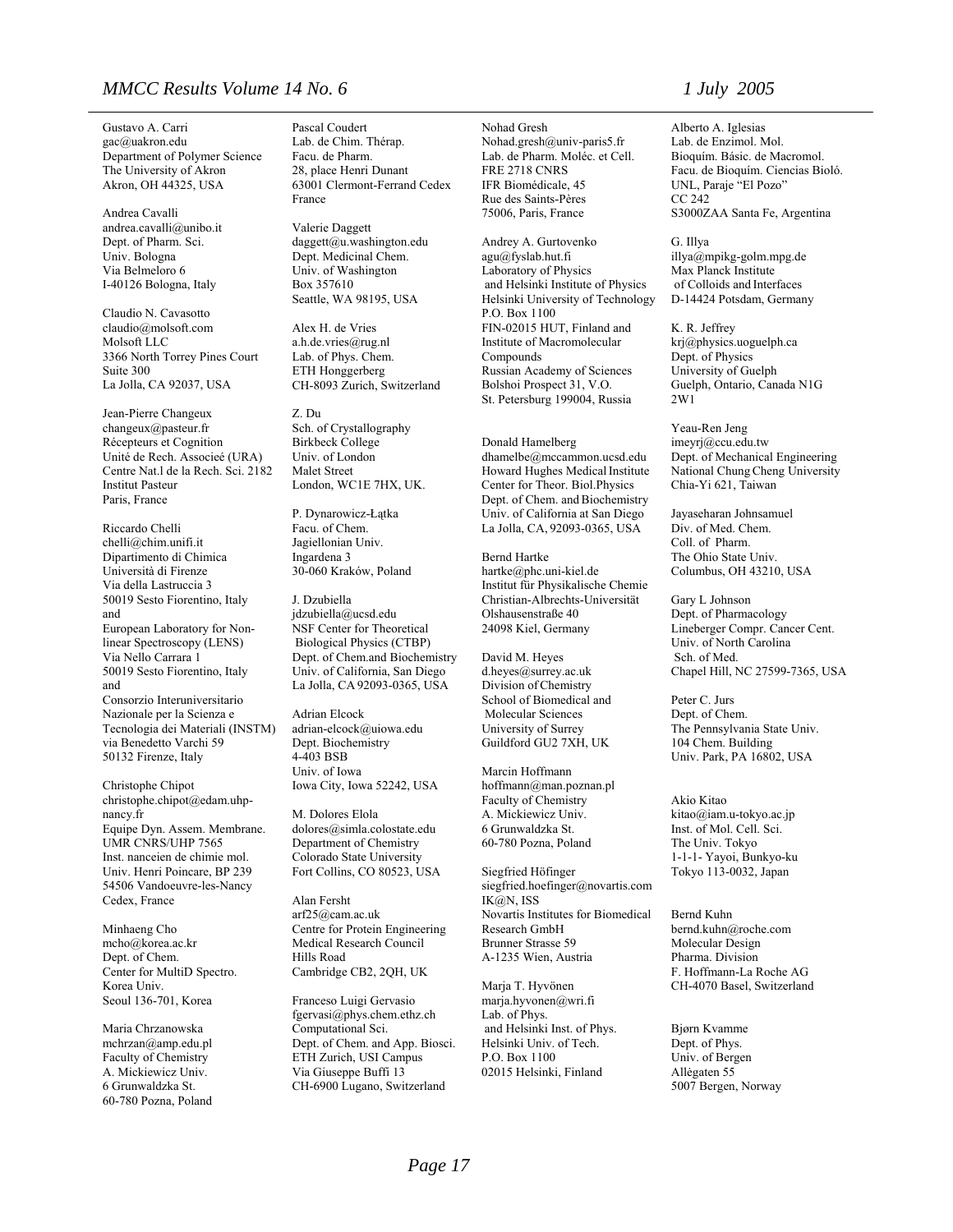A. Lerbret lerbret@cyano.univ-lille1.fr Lab. Dyn. Struct. Mat. Mol. UMR CNRS 8024 Univ. Lille I, 59655 Villeneuve d'Ascq Cedex, France

Chenzhong Liao Chipscreen Biosci., Ltd. Res. Inst. of Tsinghua Univ. Suite C301, P.O. Box 28 Shenzhen, Guangdong 518057 China

Zhanwu Liu Department of Anesthesiology and Department of Pharmacology, Univ. of Pittsburgh School of Med. Pittsburgh, PA, 15261, USA

#### Benzhuo Lu

blu@mccammon.ucsd.edu Dept. of Chemistry and Biochem. Center for Theor. Biol. Physics Univ. of California at San Diego La Jolla, CA 92093-0365, USA

Dmitrii E. Makarov makarov@mail.cm.utexas.edu Dept. of Chem. and Biochemistry & Inst.for Theoretical Chemistry University of Texas at Austin Austin, TX 78712

A. Marmier Dept. of Chem. Univ. of Bath Bath, BA2 7AY, UK

Edyta Małolepsza [edytam@chem.uw.edu.pl](mailto:edytam@chem.uw.edu.pl) Facu. of Chem. Warsaw Univ. Pasteura 1 02-093, Warsaw, Poland

Stephen Mayo steve@mayo.caltech.edu Caltech, Mail code 114-96 Pasadena, CA 91125, USA

Stephen L. Mayo steve@mayo.caltech.edu Howard Hughes Medical Institute and Division of Biology California Institute of Technology Pasadena, California 91125, USA

M.C. Menziani Dept. di Chim. Univ. degli Stu. di Modena e Reggio Emilia Via Campi 183 41100 Modena, Italy

#### Claude Millot

Claude.Millot@cbt.uhp-nancy.fr Equipe Chimie et Biochim. Théor. Unité Mixte de Recherche Centre Nat. de la Rech. Sci. Univ. Henri Poincaré (CNRS-UHP) 7565 Inst. Nancéien de Chimie Moléc. Université Henri Poincaré-Nancy I BP 239 Vandoeuvre-lès-Nancy 54506, France

Shingo Nakatani Minase Res. Inst. Ono Pharm. Co.Ltd. 3-1-1 Sakurai Shimamoto, Mishima Osaka 618-8585, Japan

Alexander V. Neimark aneimark@triprinceton.org Center for Modeling and Characterization of Nano. Mat. Textile Research Inst. (TRI) Princeton, NJ 08542, USA

Steven O. Nielsen snielsen@cmm.upenn.edu Center for Molecular Modeling and Department of Chemistry University of Pennsylvania Philadelphia, PA, USA

Laxmi Parida parida@us.ibm.com Computational Biology IBM Watson Research Yorktown Heights, NY 10598, USA

András Perczel perczel@para.chem.elte.hu Department of Organic Chemistry Eötvös University P.O. Box 32 H-1518 Budapest 112, Hungary

Alexander Pertsin Angewandte Physikalische Chemie Universität Heidelberg Im Neuenheimer Feld 253 69120 Heidelberg, Germany

Janka Petravic janka@chem.usyd.edu.au Research School of Chemistry Australian National University Canberra ACT 0200, Australia

A. M. Ruvinsky aruvinsky@yahoo.com Force Field Laboratory Algodign, LLC B. Sadovaya, 8 103379, Moscow, Russia

### *1 July 2005 MMCC Results Volume 14 No. 6*

Humberto Saint-Martin Centro de Ciencias Físicas Univ. Nac. Autónoma de México Apartado Postal 48-3 62251 Cuernavaca Morelos, Mexico

Yukinori Sakiyama ysaki@fel.t.u-tokyo.ac.jp Dept. of Mechanical Engineering The University of Tokyo 7-3-1, Hongo, Bunkyo-ku Tokyo 113-8656, Japan

Klaus Schulten kschulte@ks.uiuc.edu Beckman Inst. for Adv. Sci. and Tech. Univ. Illinois Urbana-Champaign Urbana, IL 61801, USA

Thomas Simonson thomas.simonson@polytechnique.f r

Laboratoire de Biochimie (UMR7654 du CNRS) Department of Biology Ecole Polytechnique 91128 Palaiseau, France

Jeremy C. Smith biocomputing@iwr.uniheidelberg.de Comp. Mol. Biophys. IWR, Univ. Heidelberg Im Neuenheimer Feld 368 69120 Heidelberg, Germany

Frank Suits IBM TJ Watson Research Center Yorktown Heights, NY 10598, USA

Sean X. Sun<sup>\*</sup> ssun@jhu.edu Dept. of Mech. Engineering and Whitaker Inst. of Biomed. Engg. Johns Hopkins University Baltimore, MD 21218, USA

Bartłomiej Szyja Inst. of Chem. and Tech. of Petro. & Coal Wrocław Univ. of Tech. ul. Gdańska 7/9 50-344 Wrocław, Poland.

Mutasem O. Taha Dept. of Pharm. Sci. Facu. of Pharm. Univ. of Jordan Amman, Jordan

Hsin-Hsiung Tai Dept. of Pharm.Sci. Coll. of Pharm. Univ. of Kentucky Lexington, KY 40536, USA

V. I. Tarasov [vladimir.tarasov@algodign.com.](mailto:vladimir.tarasov@algodign.com) Force Field Lab., Algodign LLC, B. Sadovaya 8-1 Moscow 123379, Russia

Mounir Tarek mtarek@edam.uhp-nancy.fr Equipe de dynamique des assemblages membranaires Unité Mixte de Recherche Centre Natl. de la Recherche Sci./ Université-Henri Poincaré 7565 Université Henri-Poincaré 54506 Vandœuvre-lès-Nancy, France

Bruce Tidor tidor@mit.edu Massachusetts Inst. of Technology Biological Engineering Division & Dept. of Elec. Engg. & Comp.Sci. Room 32-212 Cambridge, MA 02139, USA

Wilfred F. van Gunsteren [wfvgn@igc.phys.chem.ethz.ch](mailto:wfvgn@igc.phys.chem.ethz.ch) Lab. of Phys. Chem. Swiss Federal Inst. of Tech. ETH-Hönggerberg 8093 Zurich, Switzerland

Gregory A. Voth Center for Biophysical Modeling and Simulation and Dept. of Chem. 315 S. 1400 E. Rm 2020 University of Utah Salt Lake City, UT 84112-0850

Herbert Waldmann Dept. of Chem. Biol. Max-Planck Inst. of Mol. Physiol. Otto-Hahn Str. 11 D-44227 Dortmund, Germany

Shaomeng Wang shaomeng@med.umich.edu Dept. of Medicinal Chem. Univ. of Michigan 3316 CCGC Bldg. 1500 E. Medical Center Dr. Ann Arbor, MI 48109, USA

William J. Welsh Dept. of Pharmacology Univ. of Med. and Dentistry Robert Wood Johnson Med.Sch. Piscataway, NJ 08854, USA

David A. Winkler Dept. of Chem. Monash Univ. Clayton, Australia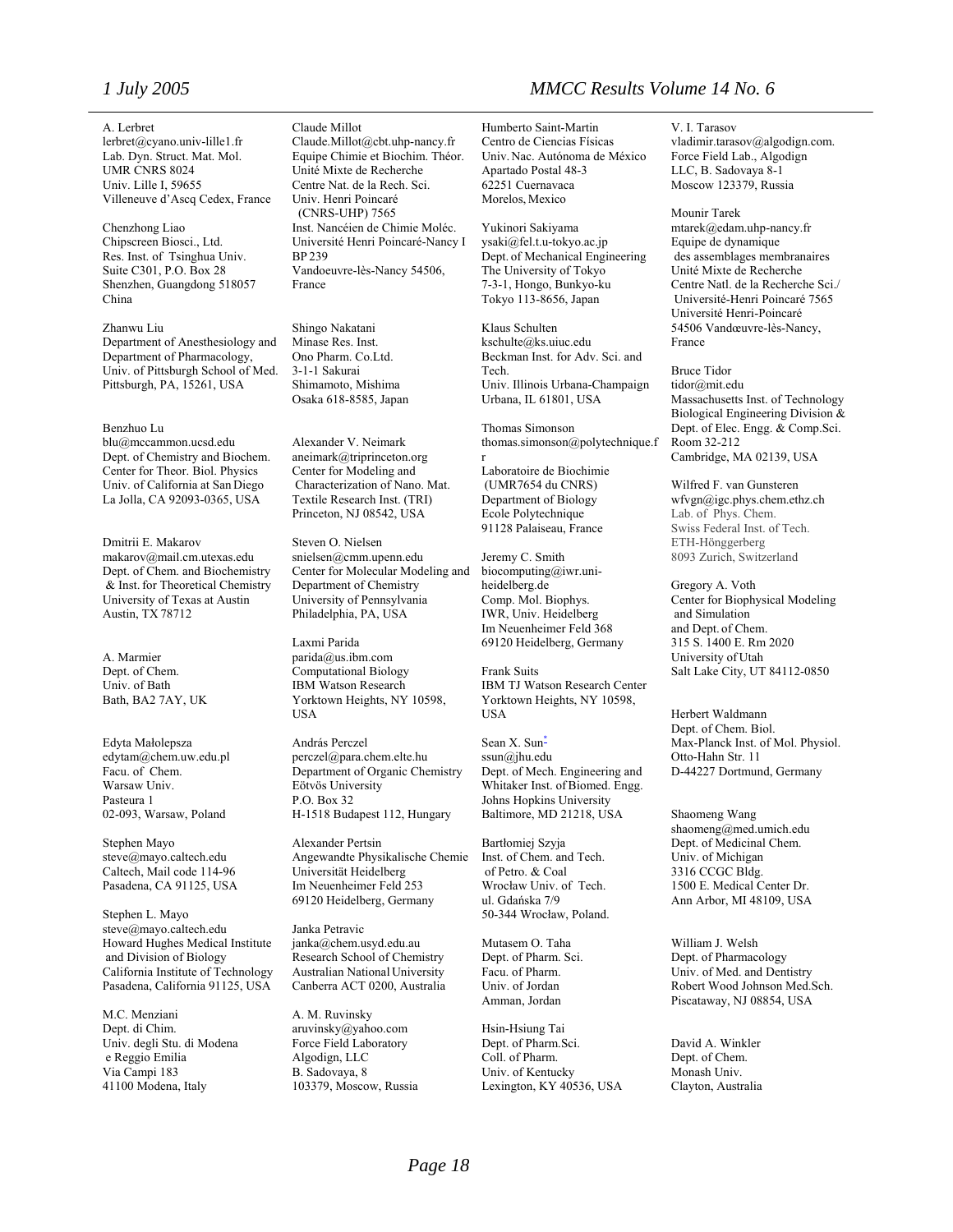G. Zaccai [zaccai@ibs.fr](mailto:zaccai@ibs.fr) Inst. de Biol. Struc. Jean Pierre Ebel CEA-CNRS-UJF 38027, 41 rue Jules Horowitz Grenoble Cedex 1, France

Ruhong Zhou ruhongz@us.ibm.com Computational Biology IBM Watson Research Yorktown Heights, NY 10598, USA

Yaoqi Zhou yqzhou@buffalo.edu Dept. of Physiology & Biophysics Howard Hughes Medical Institute Center for Single Mol. Biophysics State Univ. of New York at Buffalo 124 Sherman Hall Buffalo, NY 14214, USA